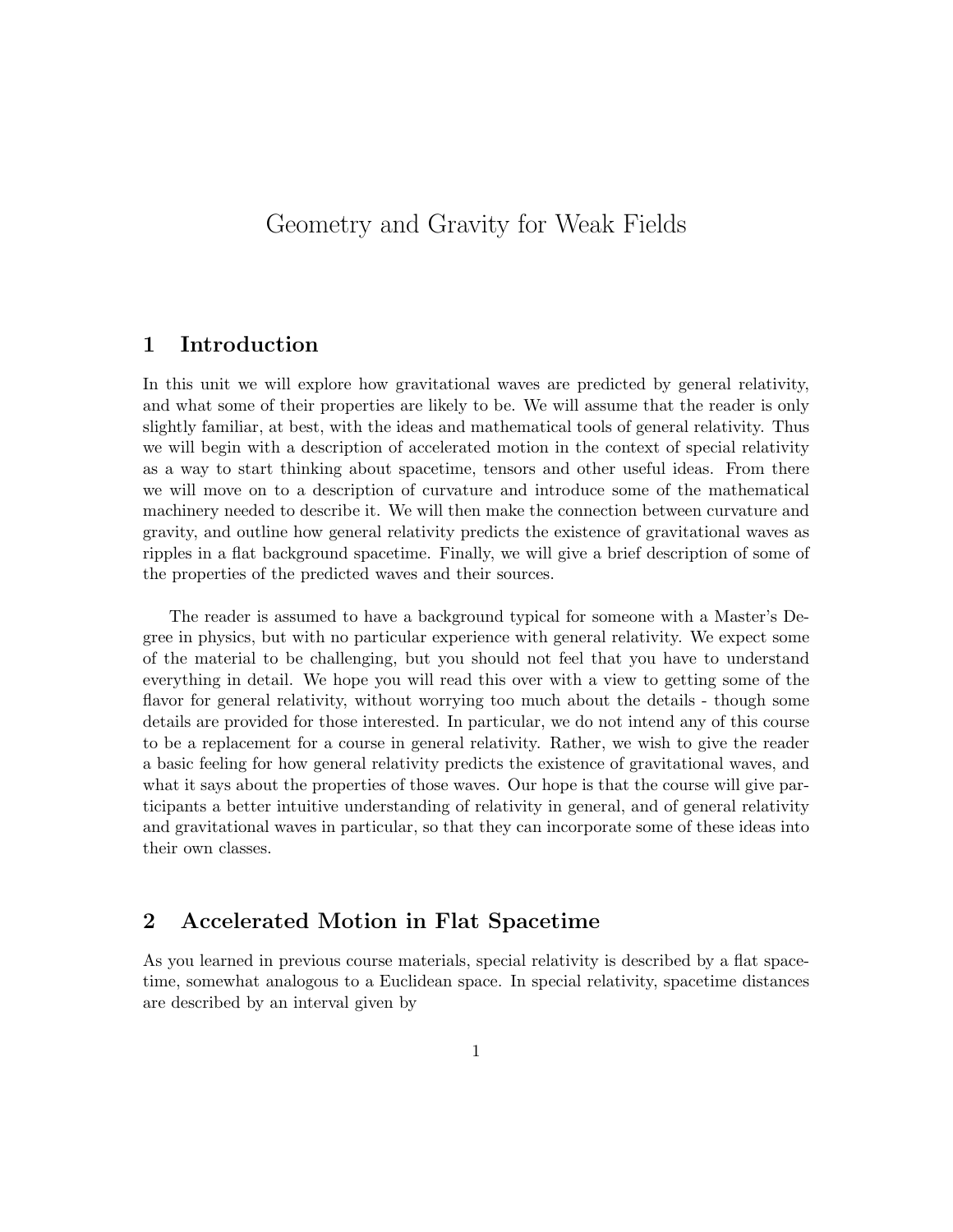$$
ds^2 = dx^2 + dy^2 + dz^2 - c^2 dt^2
$$
\n(1)

This interval is constant in all inertial reference frames, or in other words, in all frames that move at a constant velocity. So if we have two different frames of reference, one with some constant velocity relative to another, we can say that for all such pairs of frames

$$
dx'^2 + dy'^2 + dz'^2 - c^2 dt'^2 = dx^2 + dy^2 + dz^2 - c^2 dt^2
$$
\n(2)

Here we distinguish one frame's coordinates by placing a prime on them.

When we relax the condition of zero acceleration, the condition of constant interval is no longer valid. As an example, imagine that we are in a rocket ship speeding faster and faster through a totally flat Minkowski space. Imagine further that the acceleration felt by an observer in the frame is constant, *i.e.* that the acceleration feels constant to the  $\text{observer}^1$  $\text{observer}^1$ .

How would such an acceleration look? The usual form of acceleration is  $a = dv/dt$ , but in relativity we know we do not have the usual definitions of velocity and time at our disposal since both will depend on who is doing the observing, and it is not clear that acceleration defined this way is at all constant to any observer.

One way around this problem is to imagine that we measure the acceleration from an inertial frame that instantaneously coincides with the frame of the accelerating frame. From that frame the effects of relativity will be small, or actually zero momentarily. As the rocket speeds away from one frame, we can switch to a different one that is in turn momentarily at rest with respect to the rocket's frame. By constantly switching our frame of reference to inertial frames that follow the rocket we can use our usual Newtonian ideas about speed, time and acceleration since the relative motion of the rocket and the currently coincident inertial frame are always small compared to the speed of light. The world line of the rocket and those of observers in successive inertial frames might look something like the diagram in Figure [1.](#page-2-0)

Notice that this definition of acceleration is similar to the definition of proper time, which is the time as measured by an observer at rest with respect to a particular clock. In this case, we call the proper acceleration the acceleration measured by an observer in an inertial frame that is instantaneously at rest with respect to the accelerating frame.

Now let's pick out a particular inertial frame that is coincident with our accelerating frame at an event A. See Figure [1.](#page-2-0) In this frame the line of coincidence connects back to the origin from the end of the red arc shown in Figure [2,](#page-3-0) with the area under the green

<span id="page-1-0"></span><sup>&</sup>lt;sup>1</sup>Much of the following is based on Marolf [\(Marolf,](#page-35-0) [2003\)](#page-35-0)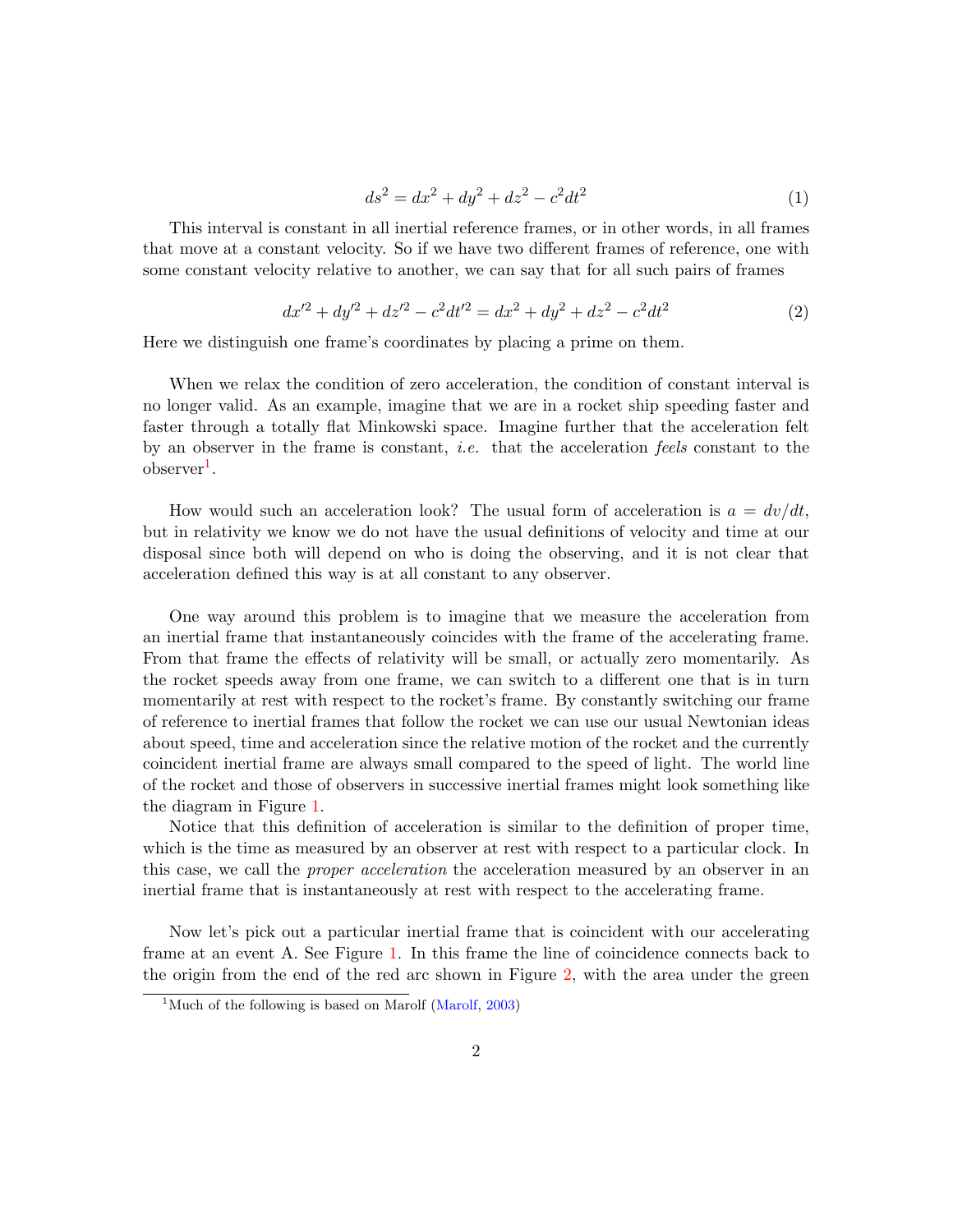

<span id="page-2-0"></span>Figure 1: World line (curved) of an observer, initially moving to the left, but with a constant acceleration toward the right. The tangent lines to the path are world lines of inertial frames that are momentarily at rest with respect to the accelerating frame. Credit: SSU/A. Simonnet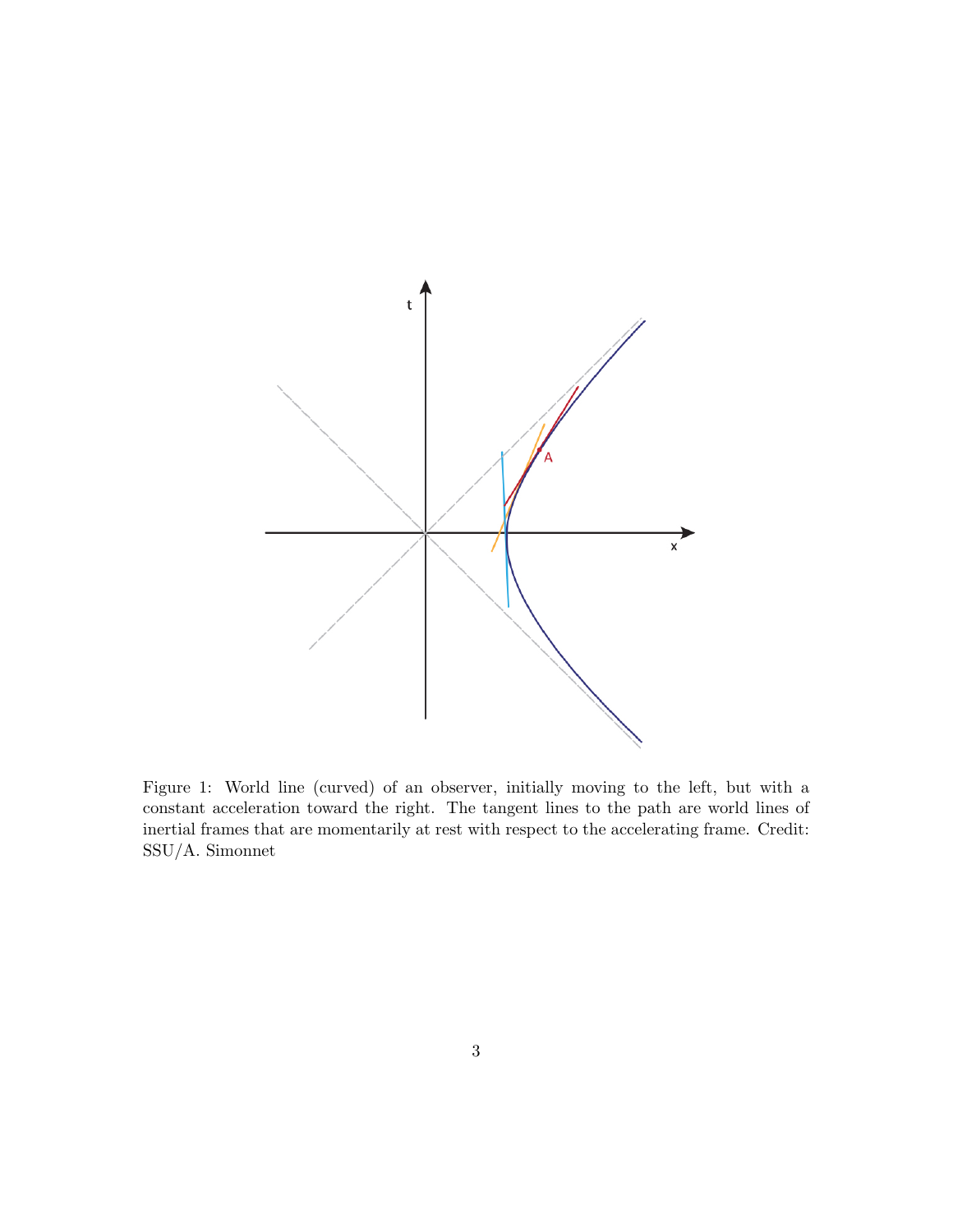line, above the x axis and to the left of the arc being  $\phi/2$ . Keep in mind that this frame is arbitrary, and that the diagrams in Figures [1](#page-2-0) and [2](#page-3-0) are valid for any inertial frame, and in particular it is valid for frames that are instantaneously coincident, or nearly coincident, with the accelerating frame. The position and time of the event in the x-t inertial system are



<span id="page-3-0"></span>Figure 2: The  $x$  and  $t$  coordinates of an accelerating observer in the rest frame of another observer are related to the hyperbolic sine and cosine functions, each of which take an argument equal to the parameter,  $\phi$  of the accelerated observer as seen by the unaccelerated one. The area of the wedge shape under the green line is  $\phi/2$ . Credit: SSU/A. Simonnet

$$
x = c\tau \cosh \phi \tag{3}
$$

$$
t = \tau \sinh \phi \tag{4}
$$

The velocity in this frame is  $v = dx/dt$ , which we can compute as follows: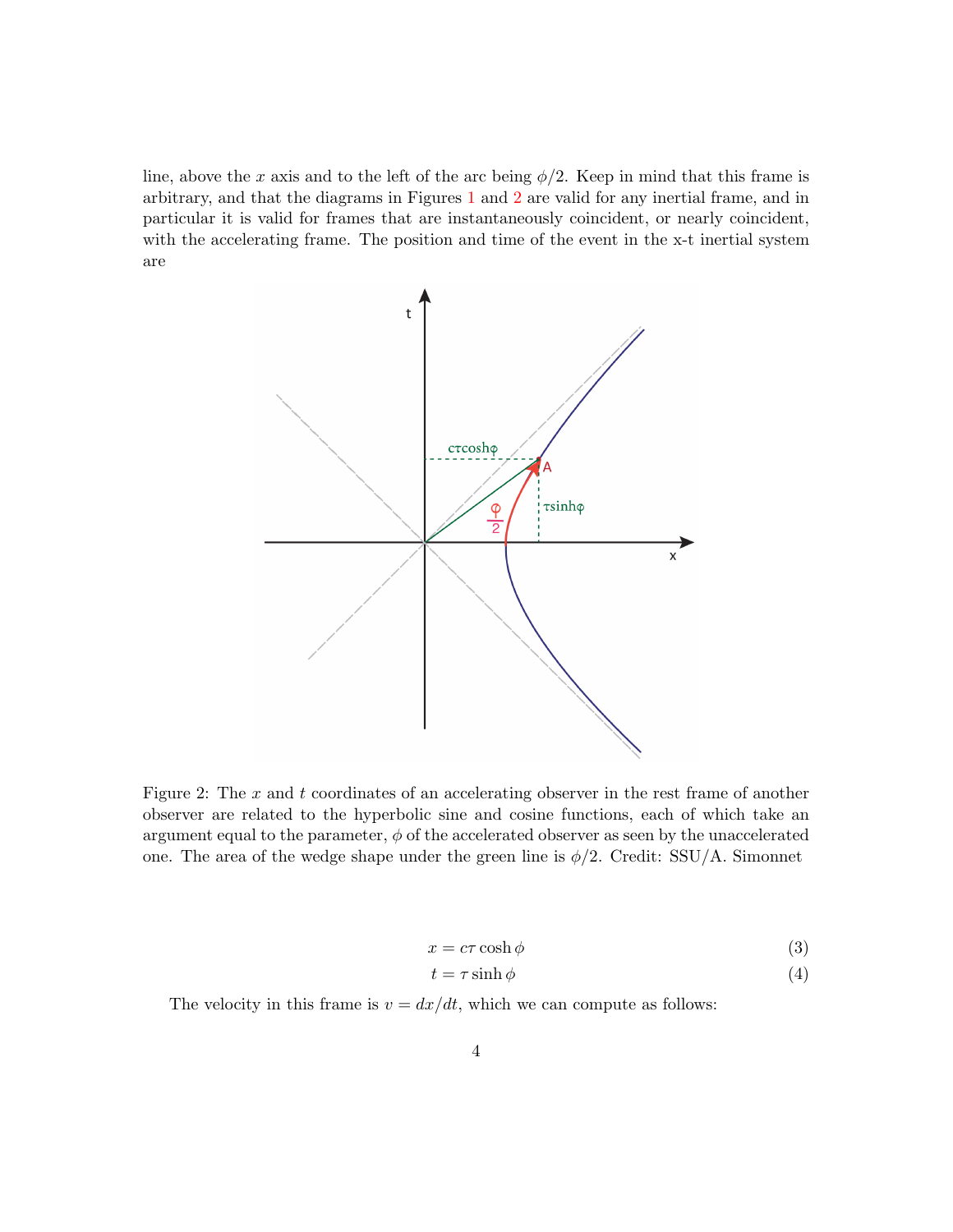$$
dx = c\tau \sinh \phi \frac{d\phi}{dt} \tag{5}
$$

$$
dt = \tau \cosh \phi \frac{d\phi}{dt} \tag{6}
$$

Taking the ratio of these we find that the velocity of the frame at the event A is given by

$$
v = \frac{dx}{dt} = \frac{c\tau \sinh\phi \frac{d\phi}{dt}}{\tau \cosh\phi \frac{d\phi}{dt}}
$$
(7)

Or, simplifying the expression,

<span id="page-4-0"></span>
$$
v = c \tanh \phi \tag{8}
$$

Now we can use our expression for the velocity to compute the acceleration by taking the time derivative. Since we are assuming we are in a coincident inertial frame, the usual Newtonian expression for the acceleration is valid and we have

$$
\alpha = \frac{dv}{dt} = \frac{c}{\cosh \phi} \frac{d\phi}{dt} \tag{9}
$$

We wish to evaluate this expression at the moment when the accelerating frames are coincident, in which case we have  $dt = d\tau$ , for proper time  $\tau$ , and  $\phi = 0$ . Substituting we have

$$
\alpha = \left(\frac{c}{\cosh \phi}\right)_{\phi=0} \frac{d\phi}{d\tau} \tag{10}
$$

Or simply

$$
\alpha = c \frac{d\phi}{d\tau} \tag{11}
$$

This expression looks unremarkable, but in fact it says something quite interesting for accelerated motion in special relativity. Assuming that  $\alpha$  is constant, we have

$$
\frac{\alpha}{c} = \frac{d\phi}{d\tau} \tag{12}
$$

or, after integrating,

$$
\Delta \phi = -\frac{\alpha}{c} \Delta \tau \tag{13}
$$

So the parameter,  $\phi$ , increases by equal steps for equal steps of proper time. Furthermore,  $\phi$  tends toward infinity as the proper time does. This means that even accelerating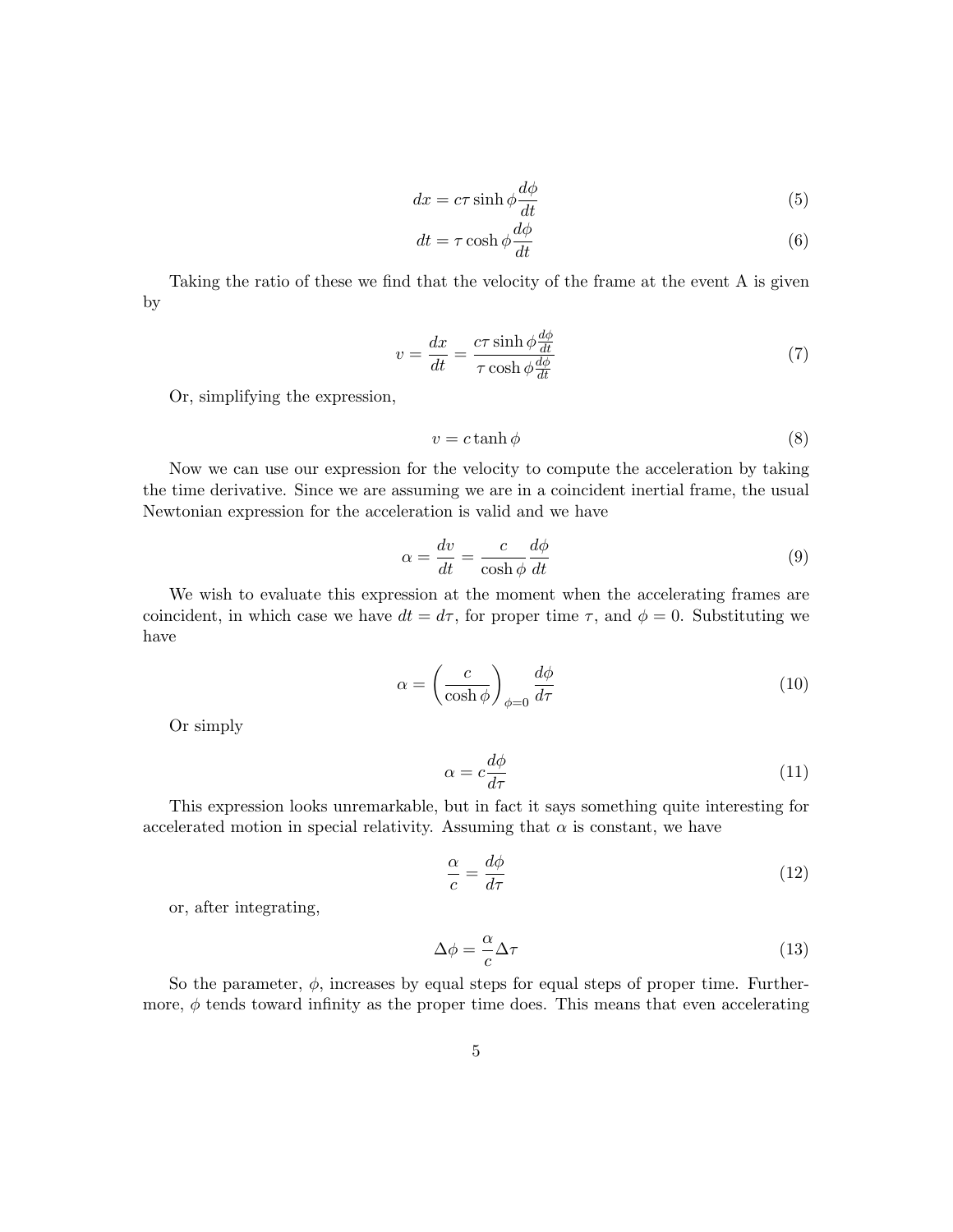at a constant rate forever, the velocity of an object never reaches or exceeds the speed of light. It has another interesting implication as well.

### Homework Question 1

The relativistic boost parameter  $\gamma$  is generally written as

 $\gamma$ 

$$
t=\frac{1}{\sqrt{1-(\frac{v}{c})^2}}
$$

How is this  $\gamma$  related to the parameter  $\phi$  defined in Equation [8?](#page-4-0) Are the properties of  $\phi$  consistent with the properties of  $\gamma$  as the velocity approaches the speed of light?

## 3 Maxwell's Equations and Spacetime

The previous section completes our very brief overview of special relativity. It was intended to give somewhat deeper understanding of spacetime than was developed in the Big Ideas materials. Before we move on to general relativity we want to take a moment to highlight one aspect of relativity that we have so far not given much attention to, but that is important both historically and scientifically. Namely, the connection between special relativity and Maxwell's equations.

We have seen how Maxwell's equations are related to the propagation of light, and we have made several comments about how they are consistent with special relativity without any need of modification. We wish to show this now, both to help us understand this connection and to introduce some of the mathematical machinery that will be needed to describe spacetime curvature in subsequent sections.

#### 3.1 Four-vectors and the 3+1 View of Spacetime

To begin, we introduce the notion of a *four-vector*. The most basic four-vector is the one describing the position of some event in spacetime:  $\mathbf{x} = (ct, x, y, z)$ . If we wish to describe that event in a different inertial frame, then we would write the same vector with coordinates appropriate for the new system:  $\mathbf{x}' = (ct', x', y', z')$ . The connection between x and  $x'$  would be made by use of a transformation matrix,  $\Lambda$ , such that

$$
\mathbf{x}' = \mathbf{\Lambda}\mathbf{x} \tag{14}
$$

If we wished to write this in terms of vector components, then we would write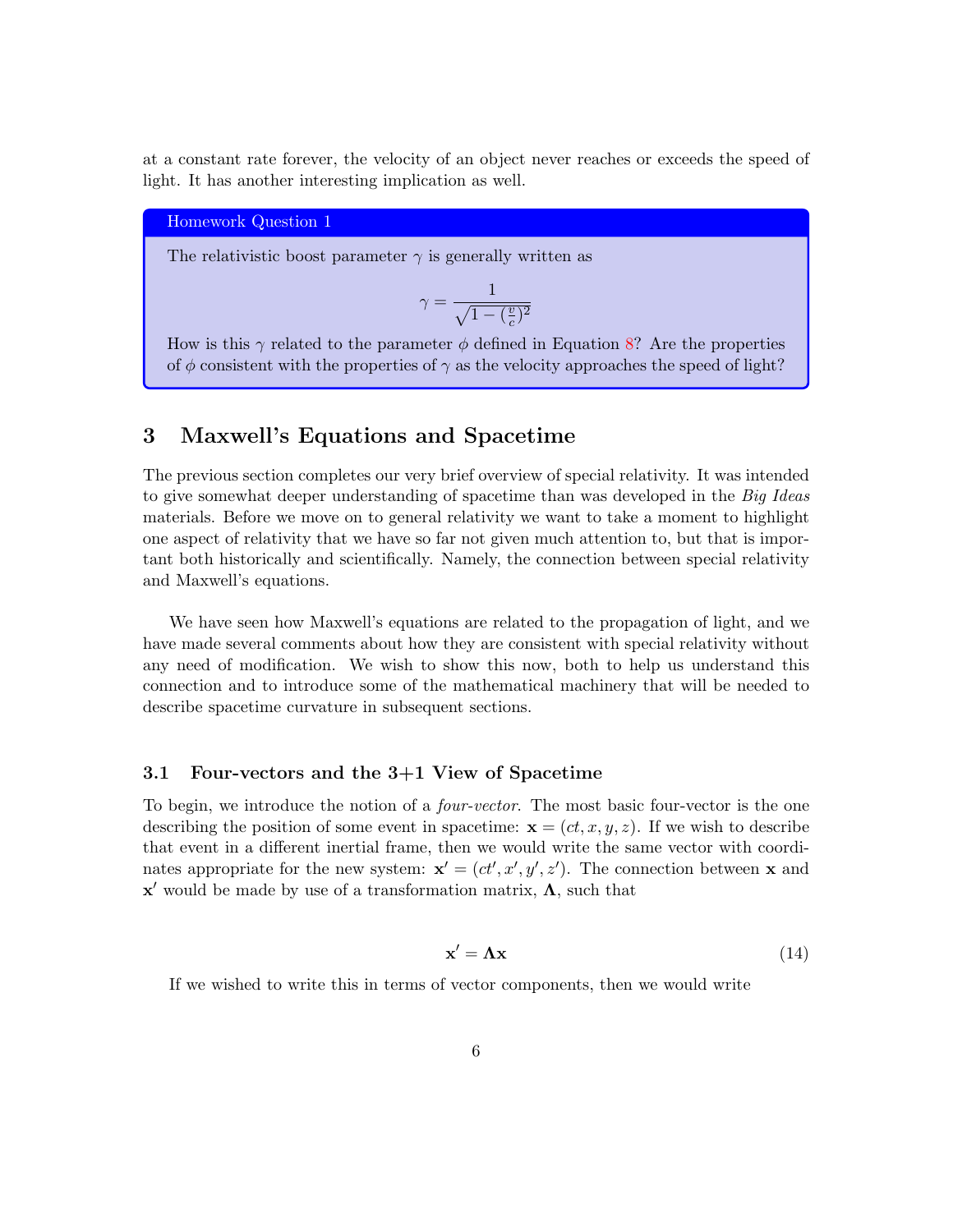$$
x^{\mu'} = \sum_{\nu=0}^{\nu=3} \Lambda^{\mu'}_{\nu} x^{\nu}
$$
 (15)

Note here that the label indices run from 0 to 3, with  $x_0 = ct, x_1 = x, x_2 = y$  and  $x_3 = z$ . Notice also that the index  $\nu$  is the one summed over in the previous expression, and that it appears twice, once on the transformation matrix,  $\Lambda$ , and once on the vector being transformed x. To save ourselves having to always explicitly write the summation symbol, we will adopt a standard *summation convention* in which indices that appear twice, as  $\nu$ does above, will be assumed to be summed over, the sum running from 0 to 3. So with this convention the previous equation becomes much more compact:

$$
x^{\mu'} = \Lambda^{\mu'}{}_{\nu} x^{\nu} \tag{16}
$$

The transformation matrix must take account of any transformations that map one inertial frame into another one. These include simple axis rotations and translations as well as boosts, in which there is a non-zero relative velocity between the two frames. The rotation and translation aspects are just the familiar ones, so we will not worry about them. The boosts are the ones that are interesting in special relativity. For example, for two systems which have a relative velocity  $V$  directed along the x-axis, the transformation matrix has the form

$$
\Lambda = \begin{pmatrix} \gamma & -\beta\gamma & 0 & 0 \\ -\beta\gamma & \gamma & 0 & 0 \\ 0 & 0 & 1 & 0 \\ 0 & 0 & 0 & 1 \end{pmatrix}
$$
(17)

where  $\beta = v/c$  is the ratio of the relative speed of the two frames to the speed of light and  $\gamma$  is the boost parameter:

$$
\gamma = \frac{1}{\sqrt{1 - \beta^2}}\tag{18}
$$

The transformation  $\Lambda$  is called the Lorentz transformation. It provides the rule for changing a four-vector from its components in one inertial frame to a different one.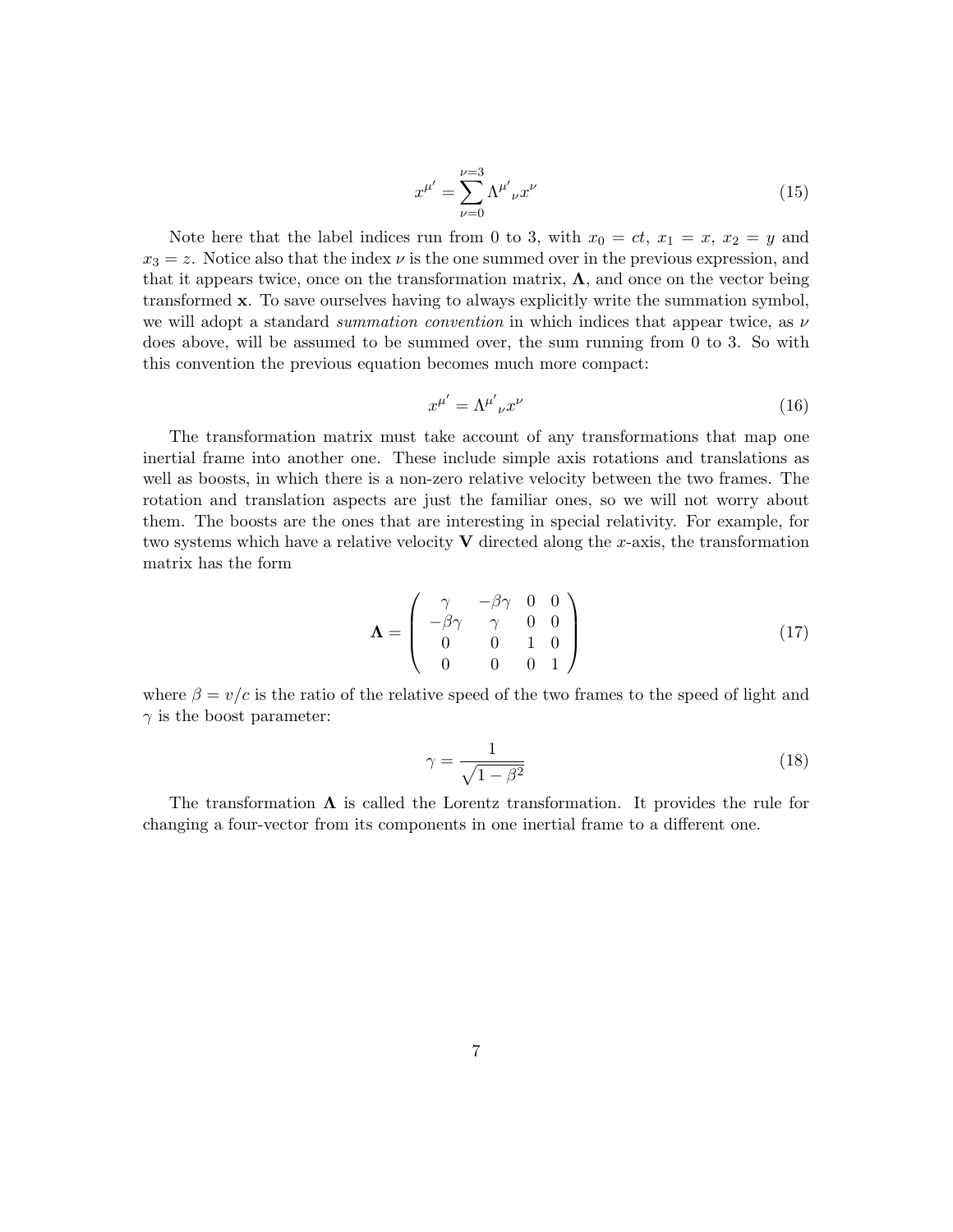#### Homework Question 2

A train has proper length  $L$  and lies along the x-axis. If the positions of the front and back of the train are  $x_f$  and  $x_b$  at some time t in its own frame, use the Lorentz transformation to find  $x'_f$  and  $x'_b$ , the positions of the ends of the train at some corresponding time  $t'$  in the frame in which the train is moving. Compare the positions of the front and the back in this frame, and show that the length of the train in the prime frame is that given by the standard Lorentz contraction factor. Assume the train moves along the x-direction relative to the prime frame.

There are many other four-vectors besides the four-position x. For example, any vector that can be formed by multiplying the position four-vector by a scalar, or by taking its time derivative, is also a four-vector. These include the four-velocity (the derivative with respect to proper time of the position vector) and the four-momentum. The thing to keep in mind about four-vectors, and the thing that makes them so useful, is that they are invariant under Lorentz transformations. We will make great use of them, and related objects, in much of what we discuss from now on.

Aside from transforming four-vectors between different inertial frames, we can also manipulate them in the usual ways we do vectors. For instance, we can find the dot product between two of them. However, there are some rules about doing this that we should learn now because they will be necessary later. For instance, you might have noticed that in the vector transformations we did earlier, one of the vectors had a superscript index and the other had a subscript. In general, when we combine vectors we must do it this way, with an upper and a lower. In special relativity, at the very least, it introduces a sign change in the time component, and it becomes essential later when we are dealing with curved spaces in general relativity.

The way we raise an index is by operating on it with the metric tensor,  $\eta$ :

$$
x^{\mu} = \eta^{\mu\nu} x_{\nu} \tag{19}
$$

,or conversely

$$
x_{\mu} = \eta_{\mu\nu} x^{\nu} \tag{20}
$$

Notice that the dummy index matches the vector we are raising or lowering, and the remaining index matches the resulting vector. These are not different vectors, they are exactly the same; their components can have small differences, as we'll see below. The one with the upper index is called the contravariant component of the vector. The one with the lower index is called the covariant component, or sometimes a *one-form*. We don't really have to worry about the differences between these two forms in special relativity, but it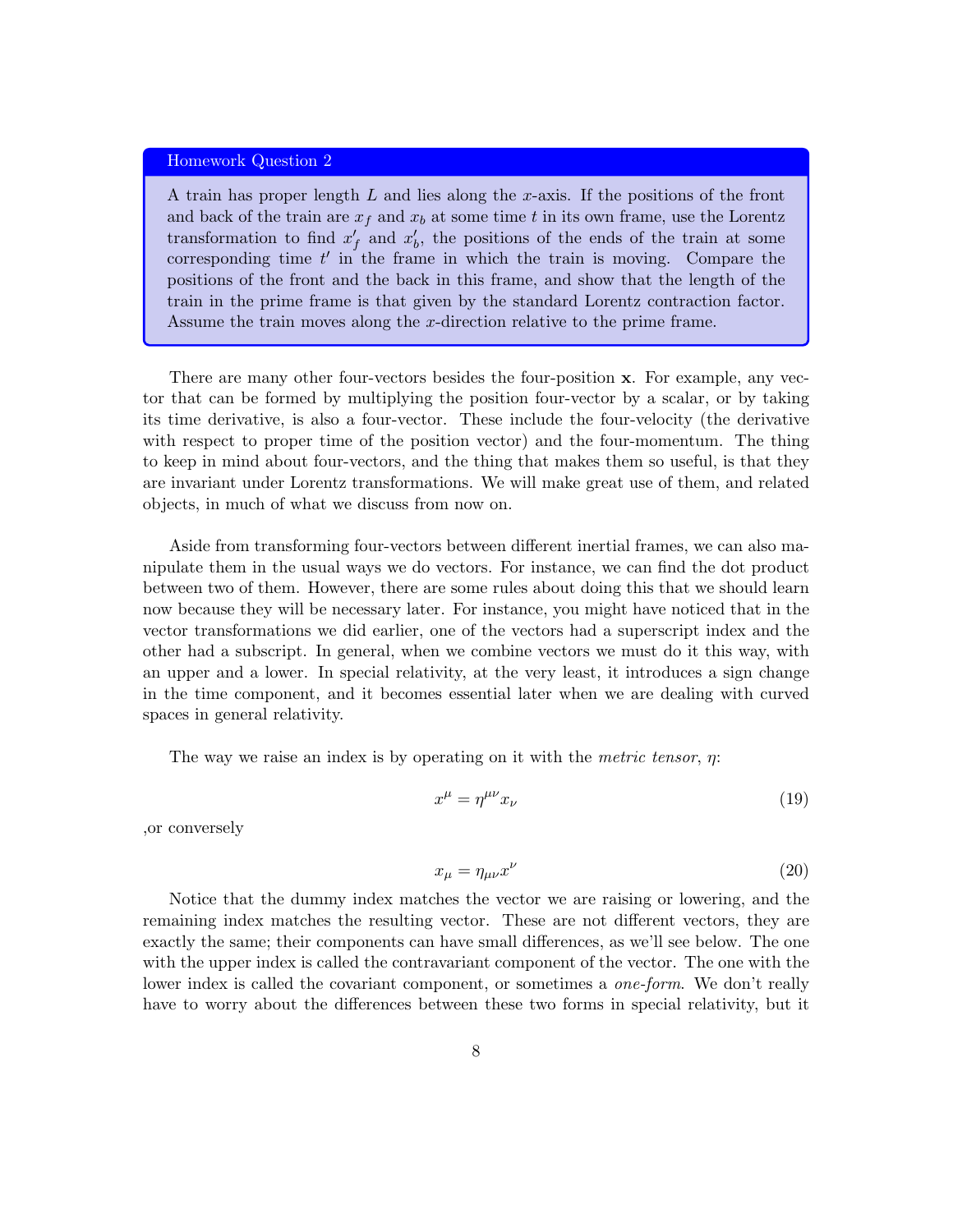becomes important in general relativity, and so we introduce it now.

So if we want to take the dot product of two four-vectors we must use the metric tensor, or just metric for short. In special relativity the metric is simple. It looks like this:

$$
\eta = \left(\begin{array}{cccc} -1 & 0 & 0 & 0 \\ 0 & 1 & 0 & 0 \\ 0 & 0 & 1 & 0 \\ 0 & 0 & 0 & 1 \end{array}\right) (21)
$$

You will notice that the metric is almost as we would expect in a four-dimensional Euclidean space, but it has a negative  $(0, 0)$  element - this is not a typo. The metric of Minkowski spacetime differs from our familiar Euclidean space in that it must keep the speed of light constant. The way it does this is by treating the time element with an opposite algebraic sign than it does the space dimensions. That allows the interval,  $ds^2$  in special relativity to be positive, negative or zero. In Euclidean space, distances between objects can only be positive or zero; there is no such thing as a "negative distance" (as opposed to displacement) between two objects. Spacetime is quite different.

In spacetime, events (as opposed to objects) that have intervals that are negative, also called timelike, have a time separation that is bigger than their space separation. That means it is possible for an observer to travel from one event to the other. Events separated by a positive interval, called spacelike have a space separation that is larger than their time separation. That means that an observer would have to travel faster than the speed of light in order to be at both events, but such observers are not allowed. For events with a spacelike separation even light is too slow to bridge that gap. When two events have a null separation their time parts and space parts are exactly the same, and so they cancel out. Photons and other objects that move with the speed of light have null separations, and any object with a null four-velocity is moving at the speed of light. It is the negative time-time  $(\eta_{00})$  element that allows for this strange-seeming behavior in special relativity.

For the Minkowski metric, the only difference between the contravariant form of a vector and its covariant form is that the time components differ in algebraic sign. We can use the metric to compute the dot product as follows:

$$
\mathbf{A} \cdot \mathbf{B} = A^{\mu} B_{\mu} = A^{\mu} \eta_{\mu\nu} B^{\nu} \tag{22}
$$

In particular, if we wish to write out the spacetime interval, we can do it this way

$$
ds^{2} = \mathbf{dx} \cdot \mathbf{dx} = dx^{\mu} dx_{\mu} = dx^{\mu} \eta_{\mu\nu} dx^{\nu}
$$
 (23)

When we write this all out explicitly, noting that the off-diagonal terms are zero, we have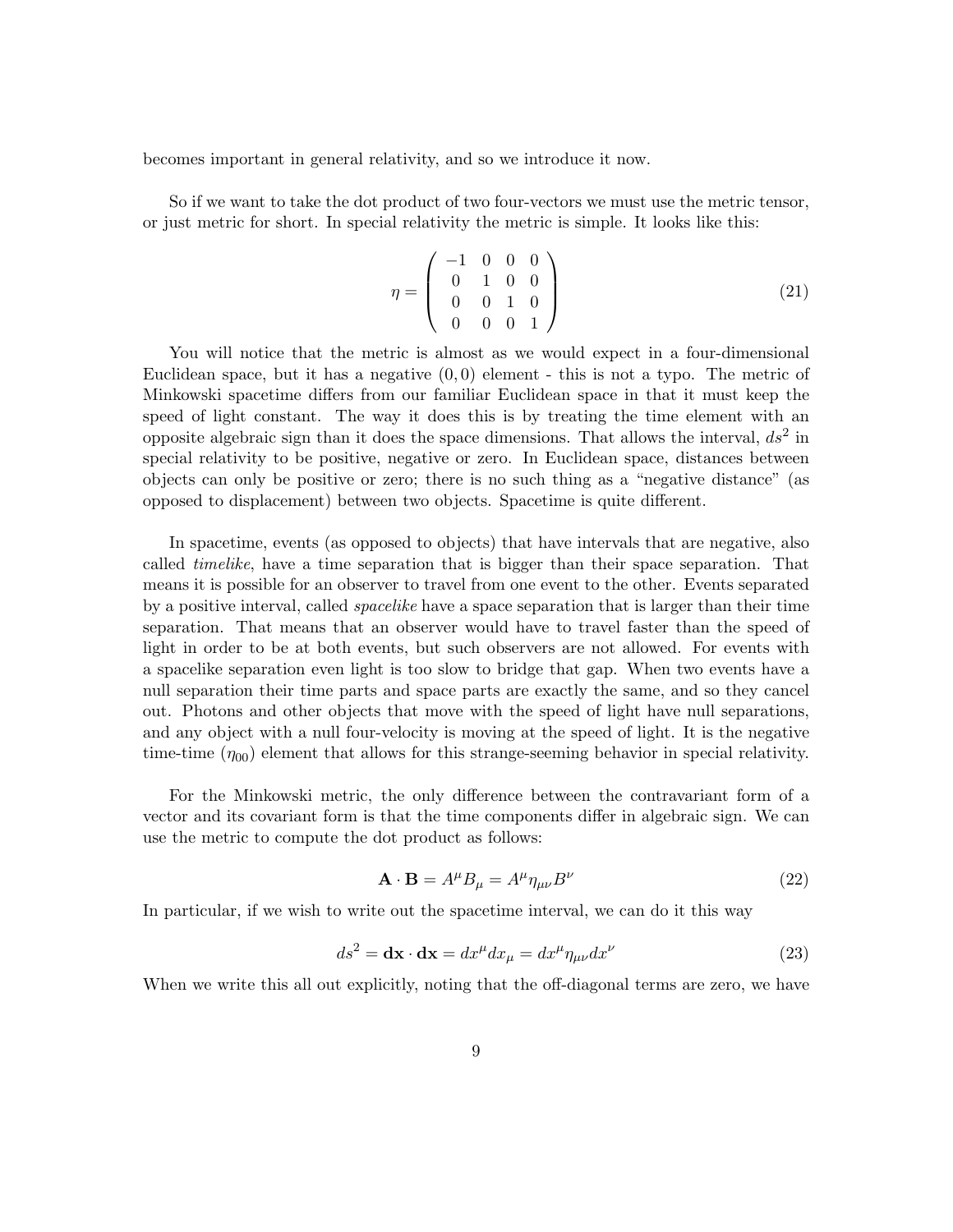$$
ds^{2} = dx^{0}dx_{0}(-1) + dx^{1}dx_{1}(1) + dx^{2}dx_{2}(1) + dx^{3}dx_{3}(1)
$$
\n(24)

$$
= -cdt^2 + dx^2 + dy^2 + dz^2
$$
\n(25)

In spacetime we generally use  $ds^2$  for the interval to distinguish it from the distance  $dr^2$ in space. Also, we don't ever use ds itself since it would sometimes be imaginary. It seems better simply to think about the square of the interval, and refer to it as the interval or the interval squared, interchangeably.

Homework Question 3

A four-vector  $A_{\mu} = (A_0, A_1, A_2, A_3)$ , with  $(0, 1, 2, 3)$  corresponding to  $(ct, x, y, z)$ . A second vector is  $B_{\mu} = (B_0, B_1, B_2, B_3)$ . Use the metric tensor  $\eta^{\mu\nu}$  to find the components of  $A^{\mu} = \eta^{\mu\nu} A_{\nu}$  and  $B^{\mu} = \eta^{\mu\nu} B_{\nu}$ . And then find the dot product of the two vectors,  $A^{\mu}B_{\mu}$ . How is it that the order in which you multiply the vectors does not matter? Or in other words, why is it that  $A^{\mu}B_{\mu} = B^{\mu}A_{\mu}$ ?

### 3.2 Maxwell's Equations in 3+1 Spacetime

As we saw earlier, Maxwell's equations consist of four partial differential equations that describe the electric and magnetic fields and their coupling to one another. In MKS units they are:

<span id="page-9-0"></span>
$$
\nabla \cdot \mathbf{E} = \frac{\rho}{\epsilon_0} \tag{26}
$$

$$
\nabla \times \mathbf{E} = -\frac{\partial \mathbf{B}}{\partial t}
$$
 (27)

$$
\nabla \cdot \mathbf{B} = 0 \tag{28}
$$

$$
\nabla \times \mathbf{B} = \mu_0 \epsilon_0 \frac{\partial \mathbf{E}}{\partial t} + \mu_0 \mathbf{J}
$$
 (29)

These can be written more compactly in 3+1 dimensions. We have, in the more customary Gaussian units where

> <span id="page-9-1"></span> $\epsilon_0 \rightarrow \frac{1}{4}$  $4\pi$  $\mu_0 \rightarrow \frac{4\pi}{\sqrt{2}}$ c

and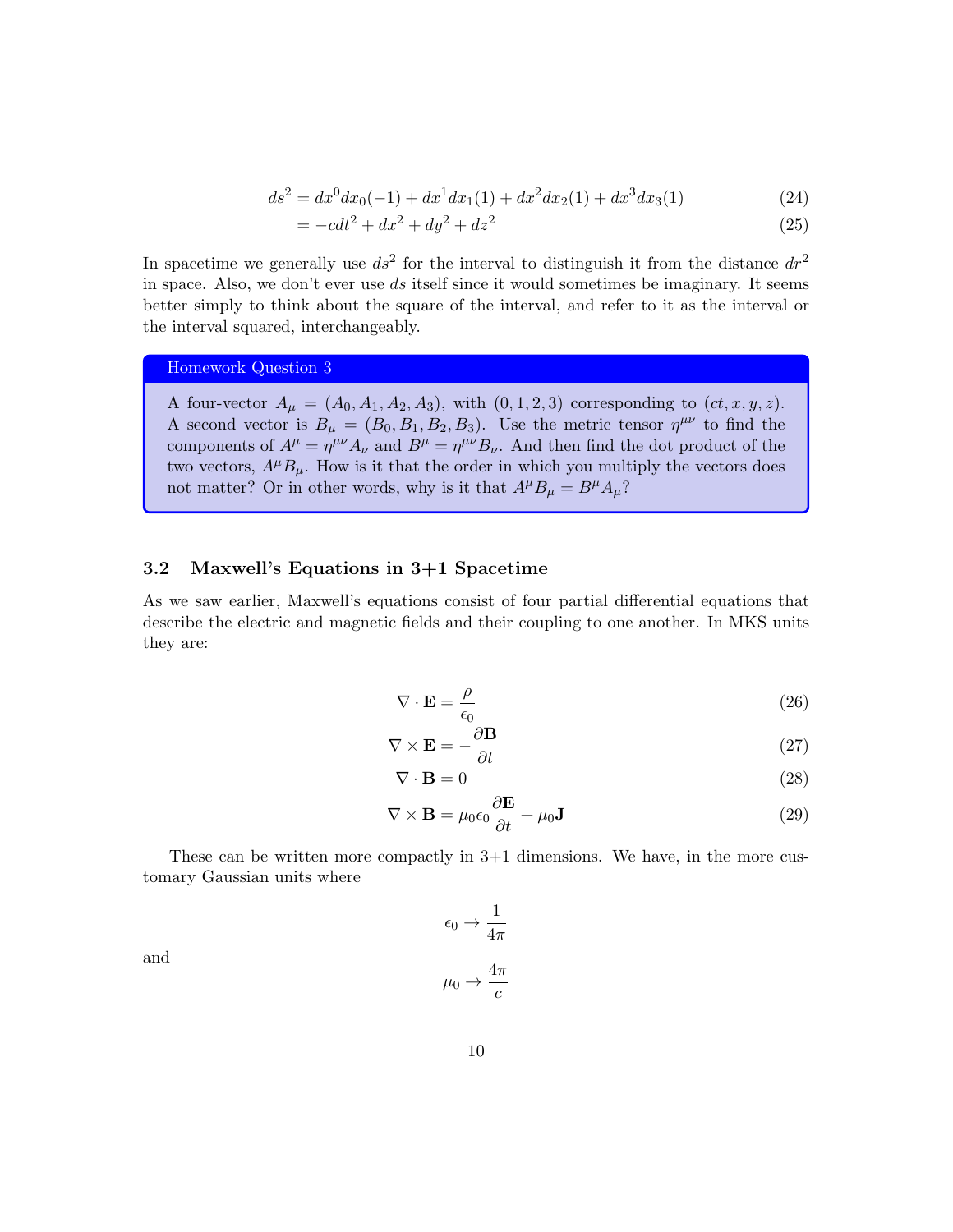Maxwell's equations become

<span id="page-10-0"></span>
$$
\frac{\partial F^{\mu\nu}}{\partial x^{\mu}} = \frac{4\pi}{c} j^{\nu} \tag{30}
$$

and

<span id="page-10-1"></span>
$$
\frac{\partial F^{\mu\nu}}{\partial x^{\alpha}} + \frac{\partial F^{\nu\alpha}}{\partial x^{\mu}} + \frac{\partial F^{\alpha\mu}}{\partial x^{\nu}} = 0
$$
\n(31)

with the four-vector current density  $j^{\nu}$  given by

$$
j^{\nu} \equiv (c\rho, j^x, j^y, j^z) \tag{32}
$$

The object  $F^{\mu\nu}$  is written as

$$
F^{\mu\nu} = \begin{pmatrix} 0 & -E^x & -E^y & -E^z \\ E^x & 0 & -B^z & B^y \\ E^y & B^z & 0 & -B^x \\ E^z & -B^y & B^x & 0 \end{pmatrix}
$$
 (33)

These equations are equivalent to equations [26](#page-9-0) - [29,](#page-9-1) which can be shown by substituting the definitions of  $F^{\mu\nu}$  and  $j^{\nu}$  into equations [30](#page-10-0) and [31.](#page-10-1)

Homework Question 4

Try this substitution for a couple of the equations if you haven't done it before.

Objects like  $F^{\mu\nu}$  are called tensors - actually, four-vectors and scalars are tensors as well, and Maxwell's equations are called tensor equations. Any equation that is a four-tensor equation is invariant under Lorentz transformations. In fact, the postulate of relativity is that all the laws of physics must be invariant under Lorentz transformations, or in other words, that all the laws of physics must be four-tensor equations. Maxwell's equations satisfy this postulate automatically. See the Math Supplement if you would like to see how to prove that the Maxwell equations are Lorentz invariant.

There is one interesting note about Maxwell's equations. As we have already seen, they predict electromagnetic waves, and the speed of these waves, c is the product of two constants:

$$
c = (\mu_0 \epsilon_0)^{-\frac{1}{2}} \tag{34}
$$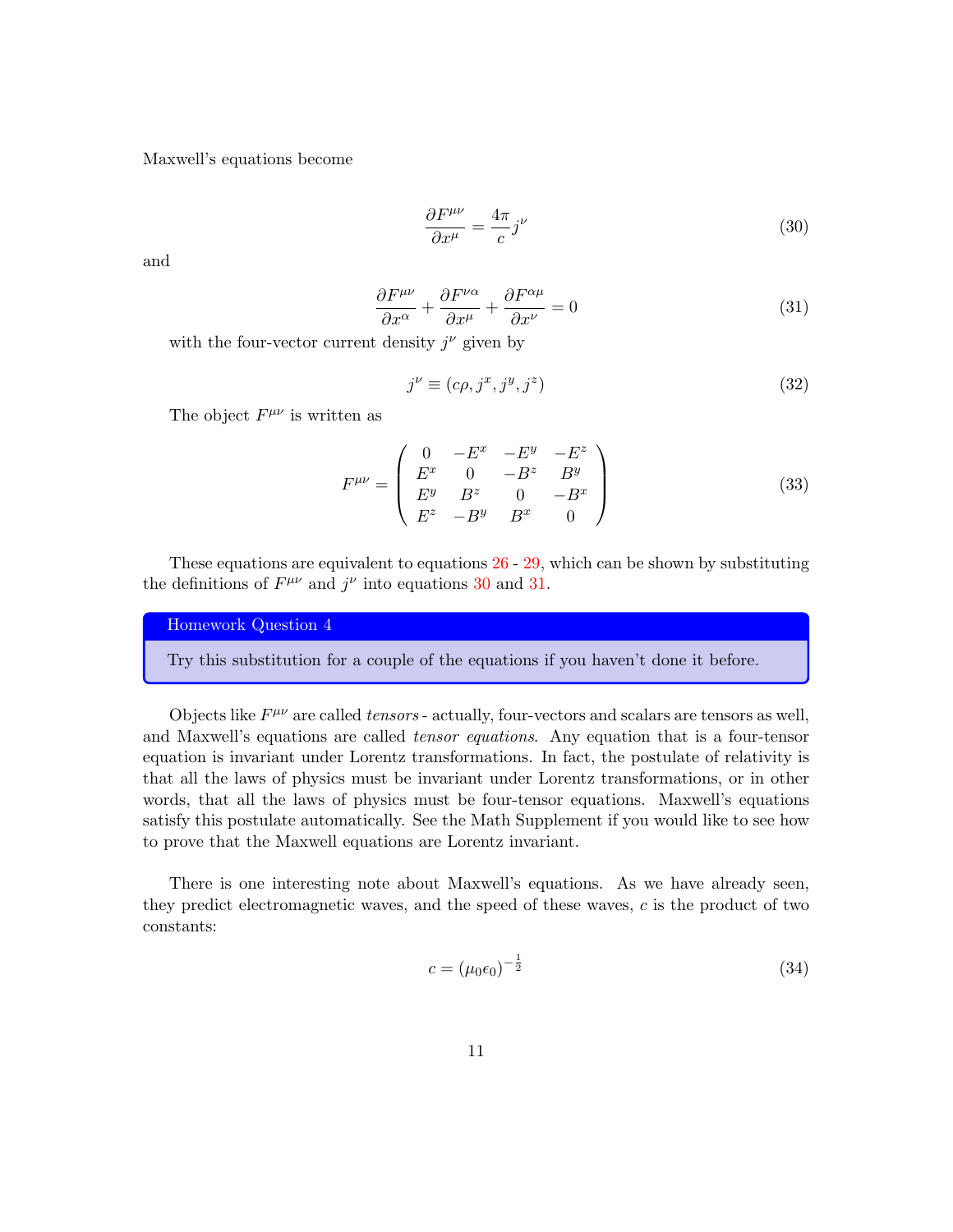These two constants are invariant under Lorentz transformations since they are just numbers. This suggests that the speed of light is also constant. If we cast the Maxwell equations in the form of a wave equation, we see that the only velocity in them is the velocity of the waves themselves, which is the product of the two aforementioned physical constants. From this simple fact we can see that Maxwell's equations point the way to special relativity. Albert Einstein had the Maxwell equations in mind when he was thinking about his theory in its earliest stages. He intuitively realized that an observer moving along with the waves would not see them oscillate. Instead the fields would be frozen in a sine wave pattern. This would violate the predictions of Maxwell's equations, and so Einstein deduced that such an observer could not exist. As often happened, his intuition was correct.

### 4 Curvature

Our attention so far has all been on flat spaces: the Minkowski space in which special relativity unfolds is a flat space, just like the Euclidean space to which we are accustomed. Except for their dimensionality and the sign difference between the spacial and temporal parts (a BIG difference) these two spaces are the same. In this section we will begin to think about curved spaces, and we have to consider this question: What is the difference between accelerated motion viewed from a flat space and non-accelerated motion viewed from a space that is curved? And furthermore, what do we even mean by "a space that is curved?" Those questions will propel us to a viewpoint that gravity is curvature, the viewpoint we will find in general relativity. We will not be exhaustive in our look into curvature, and anyone who would like to delve more deeply into this should read through some of the very good introductory texts on general relativity, which we will list at the end of the section.

To start, lets think about curvature that we are most used to. We have already looked at this in the Big Ideas materials, but here we will be a little more mathematical in how we approach it.

The easiest way to think about a curved space is to use one that we are already deeply acquainted with, that of a spherical surface. We know that the distance between any two points on the surface of a sphere is related to the distance interval on the surface:

$$
ds^2 = r^2 d\theta^2 + r^2 \sin^2(\theta) d\phi^2 \tag{35}
$$

where  $\theta$  and  $\phi$  are the polar and azimuthal angles, respectively (similar to latitude and longitude on Earth) and r is the sphere's radius of curvature, as in Figure [3.](#page-12-0) We also know that we can write the square of the distance element on the surface as a product of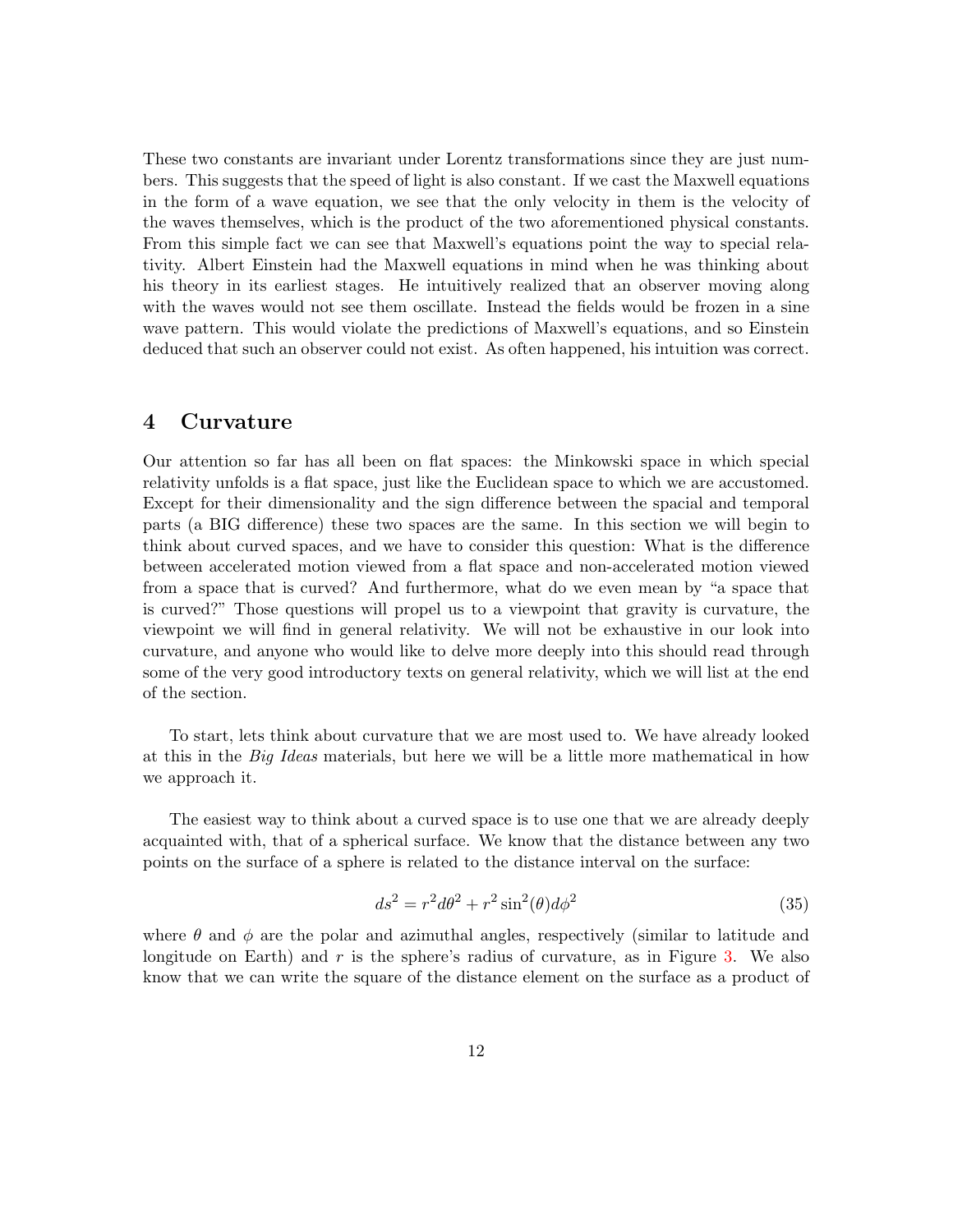the coordinate distances and the metric tensor, here called g to distinguish it from  $\eta$ , the metric of special relativity, as follows:

$$
ds^2 = g_{ij}dx^i dx^j \tag{36}
$$

$$
= g_{11}dx^1 dx^1 + g_{12}dx^1 dx^2 + g_{22}dx^2 dx^2 + g_{21}dx^2 dx^1
$$
\n(37)

$$
= g_{11}d\theta d\theta + g_{12}d\theta d\phi + g_{22}d\phi d\phi + g_{21}d\phi d\theta \tag{38}
$$

$$
=g_{11}d\theta^2 + g_{12}d\theta d\phi + g_{22}d\phi^2 + g_{21}d\phi d\theta
$$
\n(39)

with i and j take on values 1  $(\theta)$  and 2  $(\phi)$  and we use the standard summation convention for repeated indices. Comparing this expression  $(40)$  to Equation [36](#page-12-2) we see that

<span id="page-12-2"></span><span id="page-12-1"></span>
$$
g_{11} = r^2 \tag{40}
$$

$$
g_{22} = r^2 \sin^2(\theta) \tag{41}
$$

$$
g_{12} = g_{12} = 0 \tag{42}
$$



<span id="page-12-0"></span>Figure 3: The 2-d coordinates used to describe the position on the surface of a sphere are the angles  $\theta$ , that measures the distance from the positive z-axis, and  $\phi$ , that measures the distance around the z-axis from some reference. The radius of the sphere  $r$  is not a coordinate, it merely serves as a parameter to scale the sphere whose surface comprises our space. The image also shows how the xyz Cartesian coordinates are related to the spherical coordinates. Credit: [http://www.seos-project.eu/modules/laser-rs/](http://www.seos-project.eu/modules/laser-rs/laser-rs-c03-s01-p01.html) [laser-rs-c03-s01-p01.html](http://www.seos-project.eu/modules/laser-rs/laser-rs-c03-s01-p01.html)

The thing to notice about this metric is that some of its elements depend on position; the  $g_{22}$  term in particular depends on  $\theta$ . When the metric of a space depends on the position that can be a signature of curvature. However, having a variable metric is not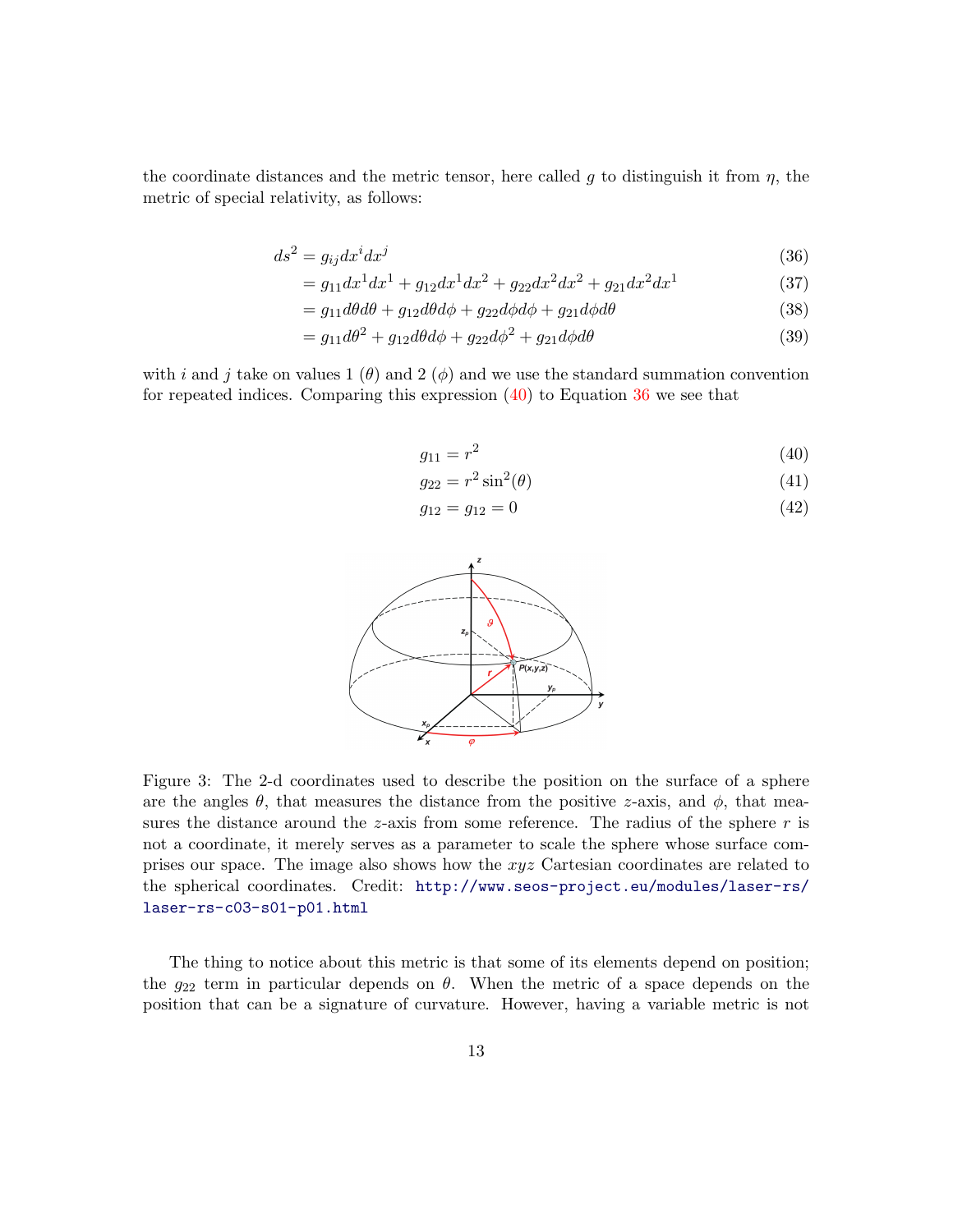enough to say that a space is curved, only that the coordinates that we are using are curved.

As another example, consider a flat Euclidian space with a metric given by

$$
g_{11} = 1 \tag{43}
$$

$$
g_{22} = 1 \tag{44}
$$

$$
g_{12} = -\cos\theta\tag{45}
$$

$$
g_{21} = -\cos\theta\tag{46}
$$

and coordinate  $x^1 = q$  and  $x^2 = p$ . The length interval squared corresponding to this metric is

$$
ds^2 = dq^2 + dp^2 - 2dqdp\cos\theta\tag{47}
$$

In this interval we see the familiar law of cosines, which provides the distance between the ends of two line segments that make an angle  $\theta$ . This is usually presented as a way to compute the third side of a triangle when two sides, along with the angle between them, are already known. But it can also be thought of as the square of the distance element for an oblique coordinate system such as the one shown in Figure [4.](#page-13-0) In that system the angle  $\theta$  is not one of the coordinates, it is merely a parameter that tells us the amount by which the coordinate axes are skewed - in this regard it plays a role similar to that of the radius r in the spherical coordinates we described previously.



<span id="page-13-0"></span>Figure 4: In an oblique coordinate system, in which the two coordinate axes are not perpendicular, the distance interval depends on a cross term between the two coordinates. This is reflected in the metric of Equation [48.](#page-15-0) Credit: SSU/A. Simonnet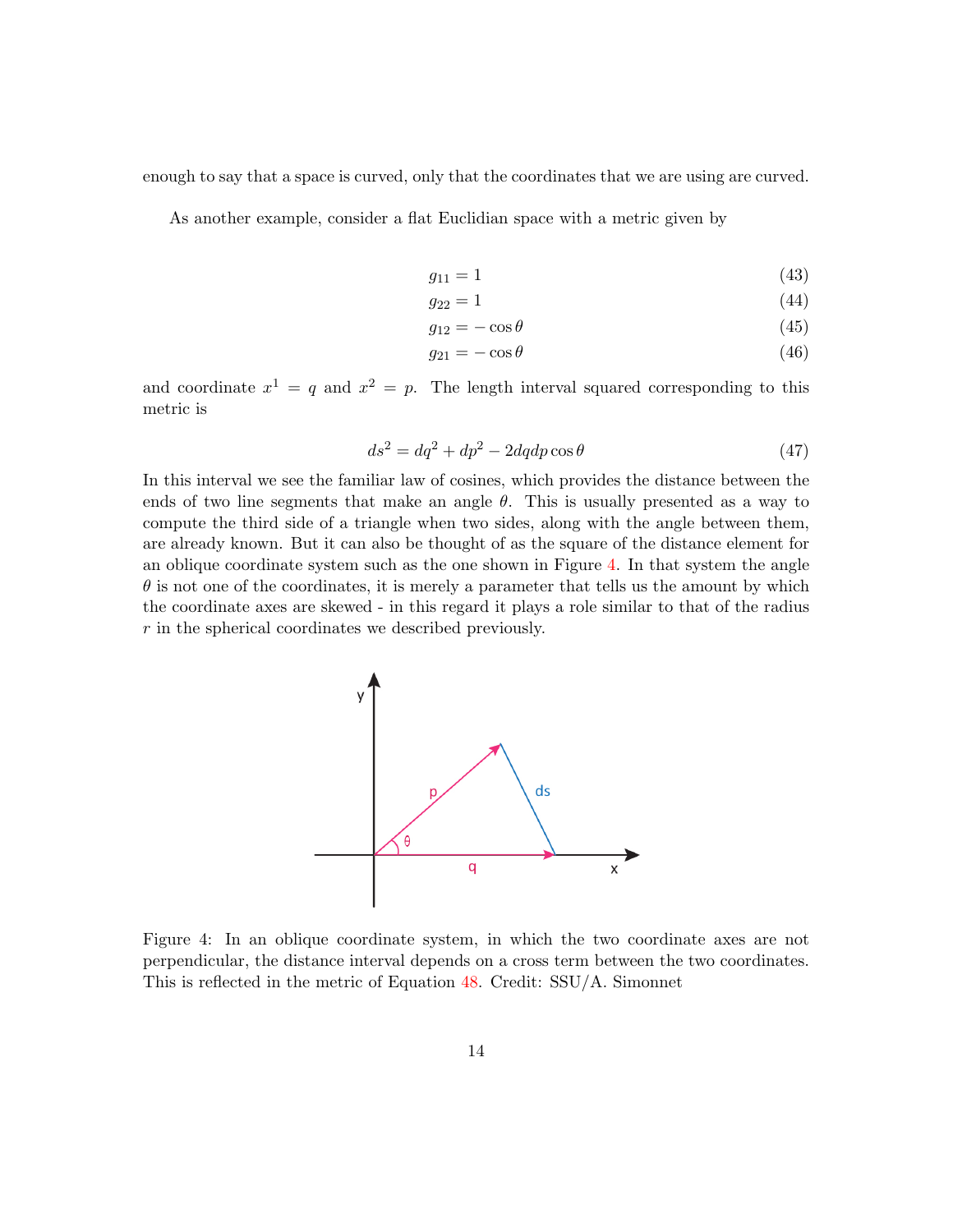These coordinates are perfectly adequate to describe a flat Euclidean space, though they are usually more trouble to use than the standard perpendicular  $xy$  coordinates. However, there are systems where these sorts of oblique coordinates are convenient. An example would be to use them to describe the oblique orientations of some crystals. In those cases the individual  $p$  and  $q$  coordinate axes do not even have to have the same scale since the atomic spacings along the different directions can be different. We won't bother anymore with such coordinates, they merely give us a nice example of how the metric of a space can be used to determine the distance interval in that space. By the way, notice that when  $\theta$ is 90 degrees we recover the usual xy cartesian system.

As another example, we can describe a plane with plane-polar coordinates. In these coordinates the position of any point in the x-y plane is given by an angle,  $\theta$ , usually measured counterclockwise around the vertical direction from the positive  $x$ -axis, and the distance, r, from the center of rotation. This is clearly a flat space, and yet the metric depends on position, as you will show in the following homework.

Homework Question 5

Find the distance interval  $ds^2$  for a plane-polar coordinate system, and from that find the metric tensor using

$$
ds^2 = g_{\alpha\beta} dx^{\alpha} dx^{\beta}
$$

You will use this result in Homework Question [4,](#page-19-0) below.

You should find that the metric in the previous homework depends on position. And yet, it describes a flat space. We have two different metrics that describe exactly the same space, which in this case is flat. One of them has constant metric coefficients, the other, like the metric for our spherical 2-d surface, does not. This is a general rule about the relationship between geometry and metrics: the metric certainly encodes the geometry of the space it describes, but not generally in a unique way or even obvious way. There can be many (infinitely many - how many values can  $\theta$  take on for the oblique coordinates?) metrics that can describe the same space, but they must all have the intrinsic geometry of that space.

You might object that our spherical surface coordinates are not actually describing a curved space. They are describing a curved 2-dimensional surface in an otherwise flat 3-dimensional space. You would be correct to make such an objection, at least in part. However, if we consider only the curved surface itself, then the metric is describing every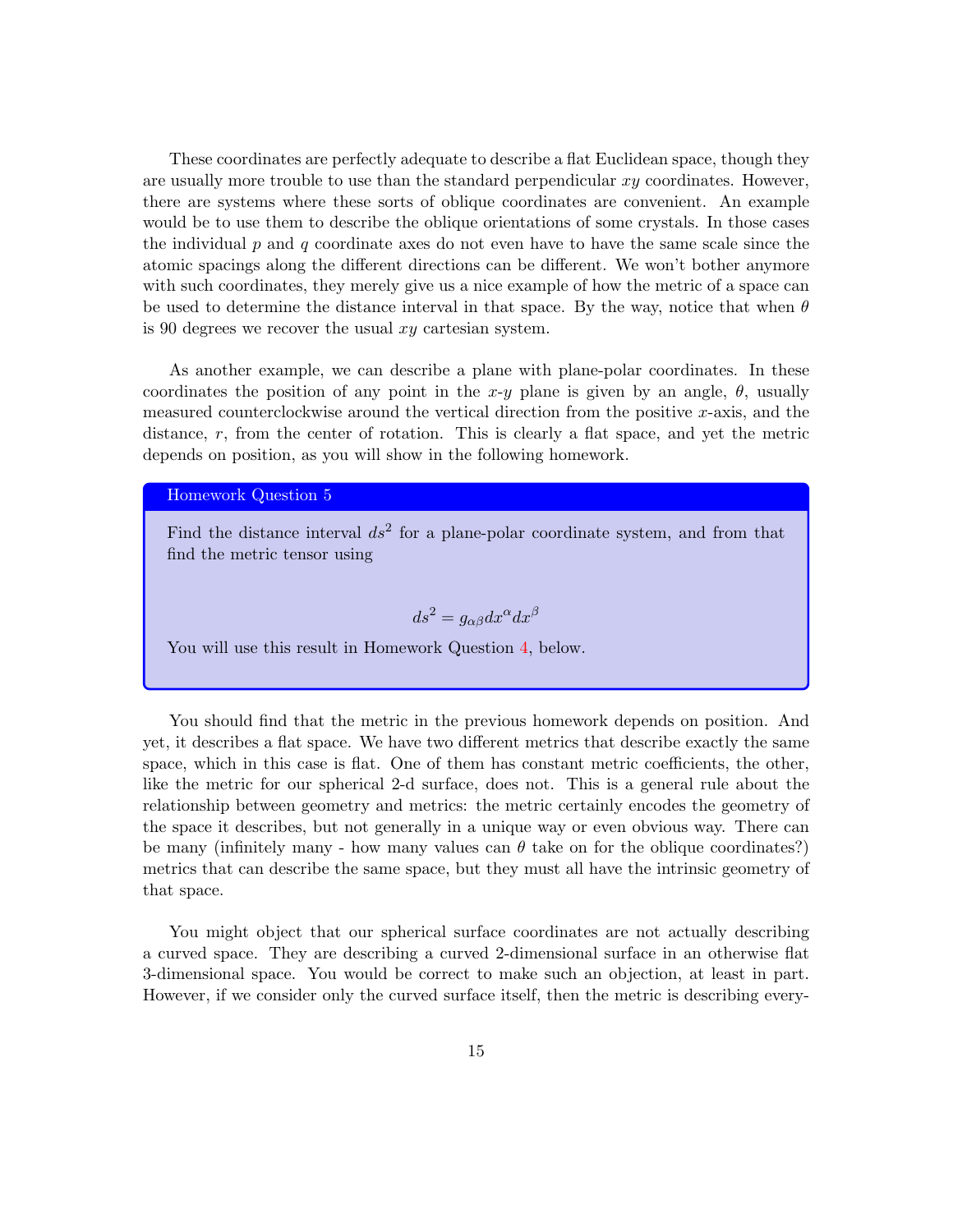thing about the geometry of that space. We don't have to appeal to a higher-dimensional space in order to make sense of what the metric tells us. And we don't have to think of the radius,  $r$ , as anything other than a parameter that tells us how big things are. We are used to thinking of  $r$  as the actual radius of an actual sphere, but it need not be. We will find that the same is true in general relativity when we consider the curvature of 3-space or 3+1 space: we can imagine those spaces embedded in higher dimensional spaces if we want to, but it is really no help to do so. We cannot visualize or measure any higher dimension spaces, and in any event, the metric will tell us everything we need to know about the curvature of the spaces we can measure.

Our description of curvature is still not quite rigorous. It is true that on the flat surfaces we have described, the metric describing those surfaces gives us a hint about their curvature depending on whether the metric used for them had constant components or not. However, as we see from the examples mentioned, we cannot completely rely on the metric components to tell us about the curvature of a space. For example, in three dimensions, we can use spherical polar coordinates. In such coordinates the distance interval is given by

<span id="page-15-0"></span>
$$
ds^2 = dr^2 + r^2 d\theta^2 + r^2 \sin^2 \theta d\phi^2 \tag{48}
$$

, for the same definition of r,  $\theta$  and  $\phi$  as we used before. Clearly the metric components depend on the coordinates, and yet this metric is describing a flat 3D space. The variation of the metric here is simply an artifact of the coordinate system we are using. To get a better idea of what curvature really is we need to use a little more mathematical sophistication.

One way to think about a curved surface that does not involve the metric is to consider how the space affects the parallel transport of a vector. The notion of parallel transport involves moving a vector around in the space while keeping it always parallel to itself, or at least, keeping it as parallel to itself as possible. If you imagine performing this operation on some vector  $V$  in a flat space, then neither the vector nor its components will change at all as it is moved around. If at the end of its transport it arrives back where it started, it will be exactly the same as when it left. Mathematically we could say that

$$
\mathbf{V}_{final} - \mathbf{V}_{initial} = 0 \tag{49}
$$

On the other hand, something completely different happens in a curved space. Imagine we are in a 2-dimensional spherical space, as shown in Figure [5.](#page-16-0) If we start with a vector that sits on the equator of the sphere and that points in a direction perpendicular to the equator, then we can imagine parallel transporting it by moving it toward one of the poles along a line of constant azimuthal angle,  $\phi$ , to which it will remain parallel as we move away from the equator. Upon reaching the pole we can transport the vector parallel to itself, and also parallel to another line of constant  $\phi$  back toward the equator. We might arrive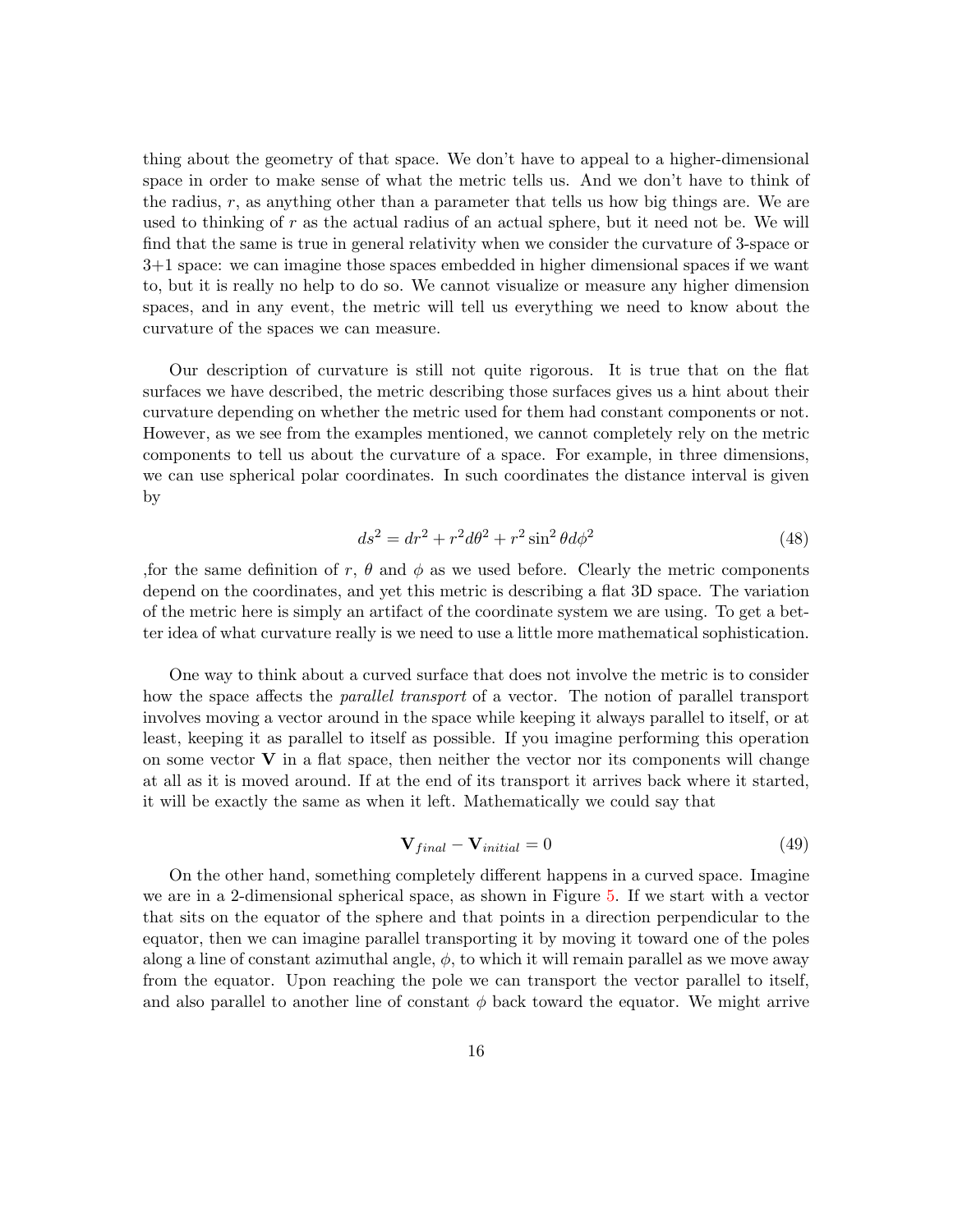at the equator 90 degrees away from our starting position, but now with the vector parallel to the equator. If we then move the vector back to our starting point, always keeping it parallel to itself, and therefore parallel to the equator, we will find that the final position of the vector will be rotated 90 degrees with respect to how it started: If our journey had been on the surface of Earth with the vector initially pointing north, we might end up at the same point with the vector pointing east.



<span id="page-16-0"></span>Figure 5: Parallel transporting a vector around a closed path surrounding a region on a curved space does not leave it unchanged. In the example shown for a spherical surface, transporting a vector from the equator to the pole, then back to the equator, and finally moving back to its original position along the equator, will rotate the vector by some angle,  $\alpha \neq 0$ . Credit: Wikipedia

Mathematically we could approach this process as follows (based on treatment in [Schutz](#page-35-1)  $(2009)$ : Imagine the vector moves from some initial position (I) to some final position (F) along a path s and see how the vector changes. We could write this as:

$$
\delta \mathbf{V} = \mathbf{V}_{\mathbf{F}} - \mathbf{V}_{\mathbf{I}} \tag{50}
$$

$$
=\int_{I}^{F}\frac{d\mathbf{V}}{ds}ds\tag{51}
$$

In a flat space we may write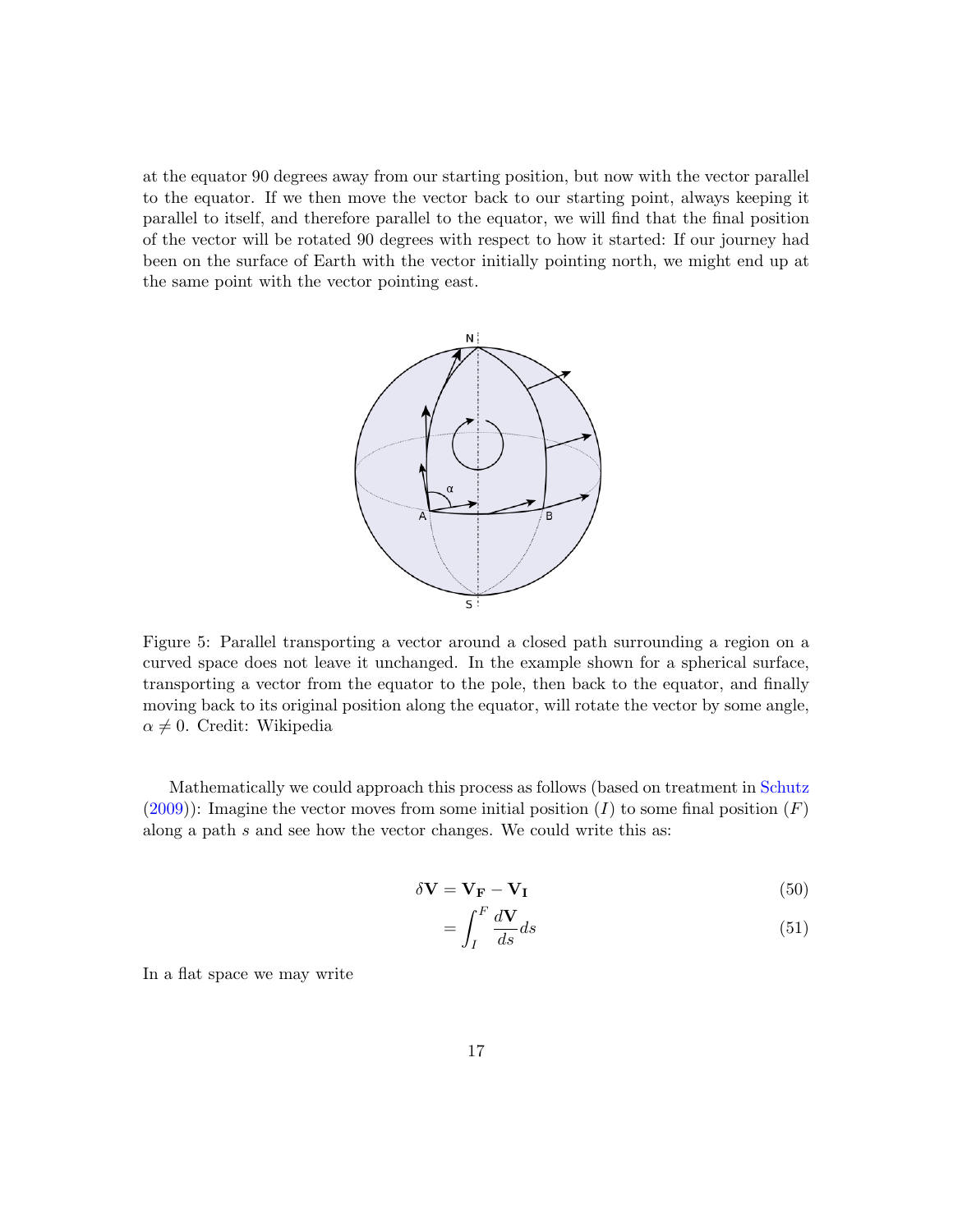$$
\delta \mathbf{V} = \int_{I}^{F} \frac{\partial \mathbf{V}}{\partial s} ds
$$
\n(52)

But in a curved space, the above expression is incomplete because the coordinate basis vectors can change as we move the vector. To write the derivative of a vector we must take this change into account:

$$
\frac{\partial \mathbf{V}}{\partial x^{\beta}} = \frac{\partial V^{\mu}}{\partial x^{\beta}} \tilde{\mathbf{e}}_{\mu} + V^{\mu} \frac{\partial \tilde{\mathbf{e}}_{\mu}}{\partial x^{\beta}}
$$
(53)

The first term on the right-hand side of this equation reflects the change in the vector components  $V^{\mu}$  itself, and the second term represents the change in the basis vectors  $\vec{e}_{\mu}$  of the coordinates. This derivative is generally written in a slightly different way. If we write

<span id="page-17-0"></span>
$$
\frac{\partial \tilde{\mathbf{e}}_{\mu}}{\partial x^{\nu}} = \Gamma^{\alpha}{}_{\mu\nu} \tilde{\mathbf{e}}_{\alpha} \tag{54}
$$

Then we can rewrite Equation [54](#page-17-0) as

$$
\frac{\partial \mathbf{V}}{\partial x^{\beta}} = \frac{\partial V^{\alpha}}{\partial x^{\beta}} \tilde{\mathbf{e}}_{\alpha} + V^{\mu} \Gamma^{\alpha}{}_{\mu\beta} \tilde{\mathbf{e}}_{\alpha} \tag{55}
$$

$$
= \left(\frac{\partial V^{\alpha}}{\partial x^{\beta}} + V^{\mu} \Gamma^{\alpha}{}_{\mu\beta}\right) \tilde{\mathbf{e}}_{\alpha} \tag{56}
$$

The term in the parenthesis takes into account both the change in the vector components as we move around in the space, and also the change in the coordinate basis vectors. It is called the *covariant derivative* of the vector **V**. The terms  $\Gamma^{\alpha}_{\beta\gamma}$  are called *Christoffel* symbols: They take into account how the coordinate basis vectors change as we move around in the space. The way to think of them is that  $\Gamma^{\alpha}_{\beta\lambda}$  is the  $\alpha^{th}$  component of the change of the  $\beta^{th}$  basis vector with respect to the  $\lambda^{th}$  coordinate. In a flat space with constant basis vectors, the Christoffel symbols are zero. In curvilinear coordinate systems they are not zero, even if the space described is flat. For intrinsically curved spaces they are not zero either.

To parallel transport a vector is to transport it in such a way that its covariant derivative vanishes. Mathematically we may write

$$
\frac{\partial V^{\alpha}}{\partial x^{\beta}} + V^{\mu} \Gamma^{\alpha}_{\mu\beta} = 0 \tag{57}
$$

Parallel transport does not mean that the vector will necessarily end up parallel to its initial position. That will only be true in a flat space. In more general spaces the notion that a vector in one part of the space is parallel to a vector in another part of the space might not even make sense. For instance, what does it mean to say that two displacement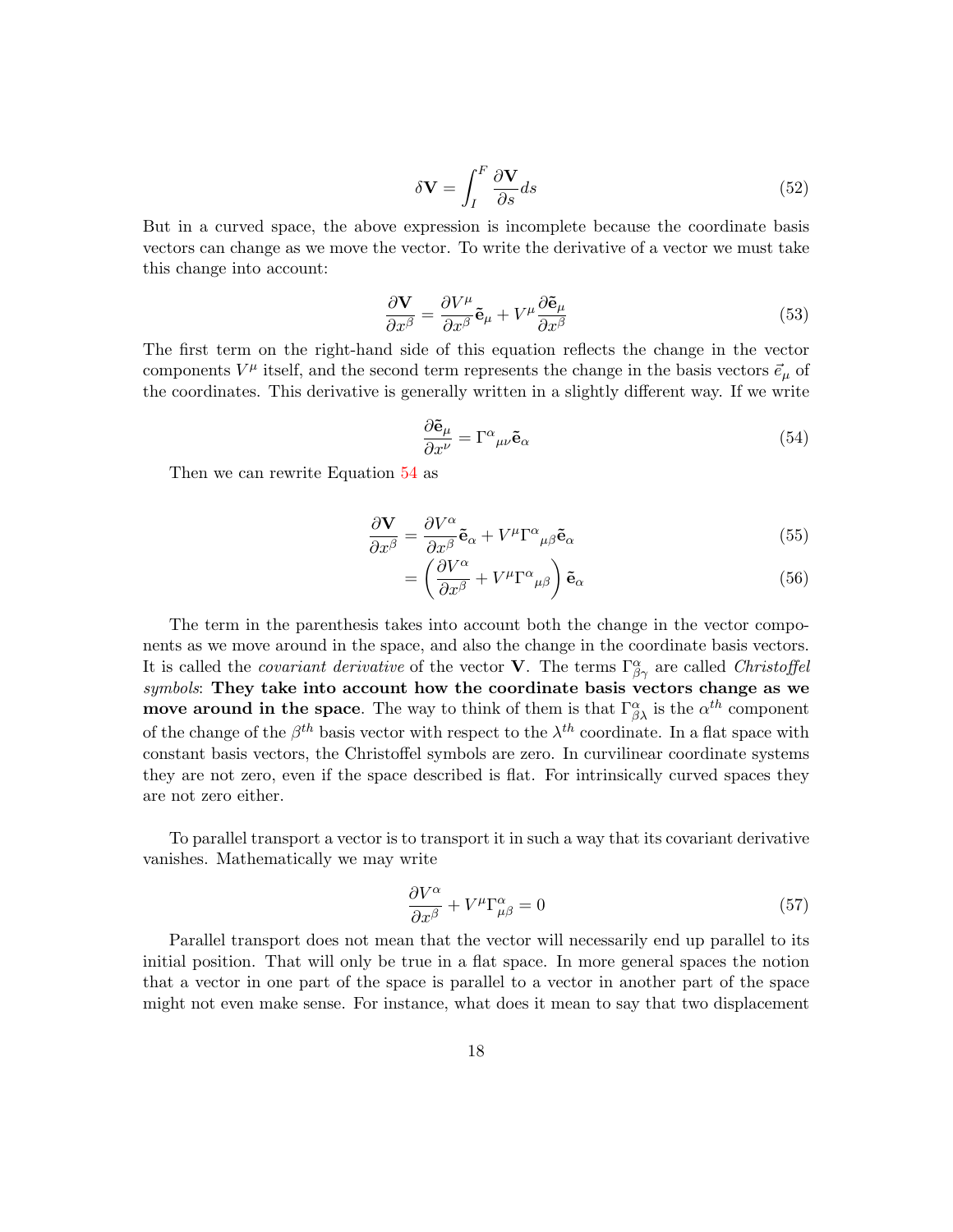vectors along Earth's surface, one at the equator and the other at the south pole, are parallel to each other? In a curved space, the closest we can get to parallel is parallel transport.

So getting back to the parallel transport of the vector  $V$ , what we would like to know is how the vector changes as we parallel transport it around the space. Specifically, we would like to know how the vector changes if we transport it around a closed path where our final point coincides with our starting point.

We imagine that the path of the vector is made up of short segments along two independent coordinates of our space, call them  $x^1$  and  $x^2$ , something like the situation shown in Figure [6.](#page-19-1) Furthermore, we can imagine that  $x^1$  ranges from an initial value a to a slightly different value  $a + \delta a$ . Similarly we imagine that  $x^2$  ranges between values b and  $b + \delta b$ . So if we compute the change in our vector along two points on our path, say along a constant value  $x^1 = a$ , the change in the vector is

### Homework Question 6

The Christoffel symbols  $\Gamma^{\gamma}_{\beta\mu}$  introduced above can be found from the metric components of a space using the following expression:

$$
\Gamma^{\gamma}{}_{\beta\mu} = \frac{1}{2}g^{\alpha\gamma}\left(g_{\alpha\beta,\mu} + g_{\alpha\mu,\beta} - g_{\beta\mu,\alpha}\right)
$$

The comma indicates that a partial derivative is to be taken with respect to that index:

$$
V^{\mu\nu}{}_{,\beta} \equiv \frac{\partial V^{\mu\nu}}{\partial x^{\beta}}
$$

Use the expression above for  $\Gamma^{\gamma}{}_{\beta\mu}$ , and your result from Homework Question [4,](#page-13-0) to compute the Christoffel symbols for a plane-polar coordinate system.

Remember, in a 2-d space the indices only run from 1 to 2. Also, the Christoffel symbols are symmetric in their lower indices, and the metric for this coordinate system only has one element that is not constant. Given these facts, you won't have many terms to calculate.

What do you think the Christoffel symbols will be for the metric in Equation [48?](#page-15-0) Explain.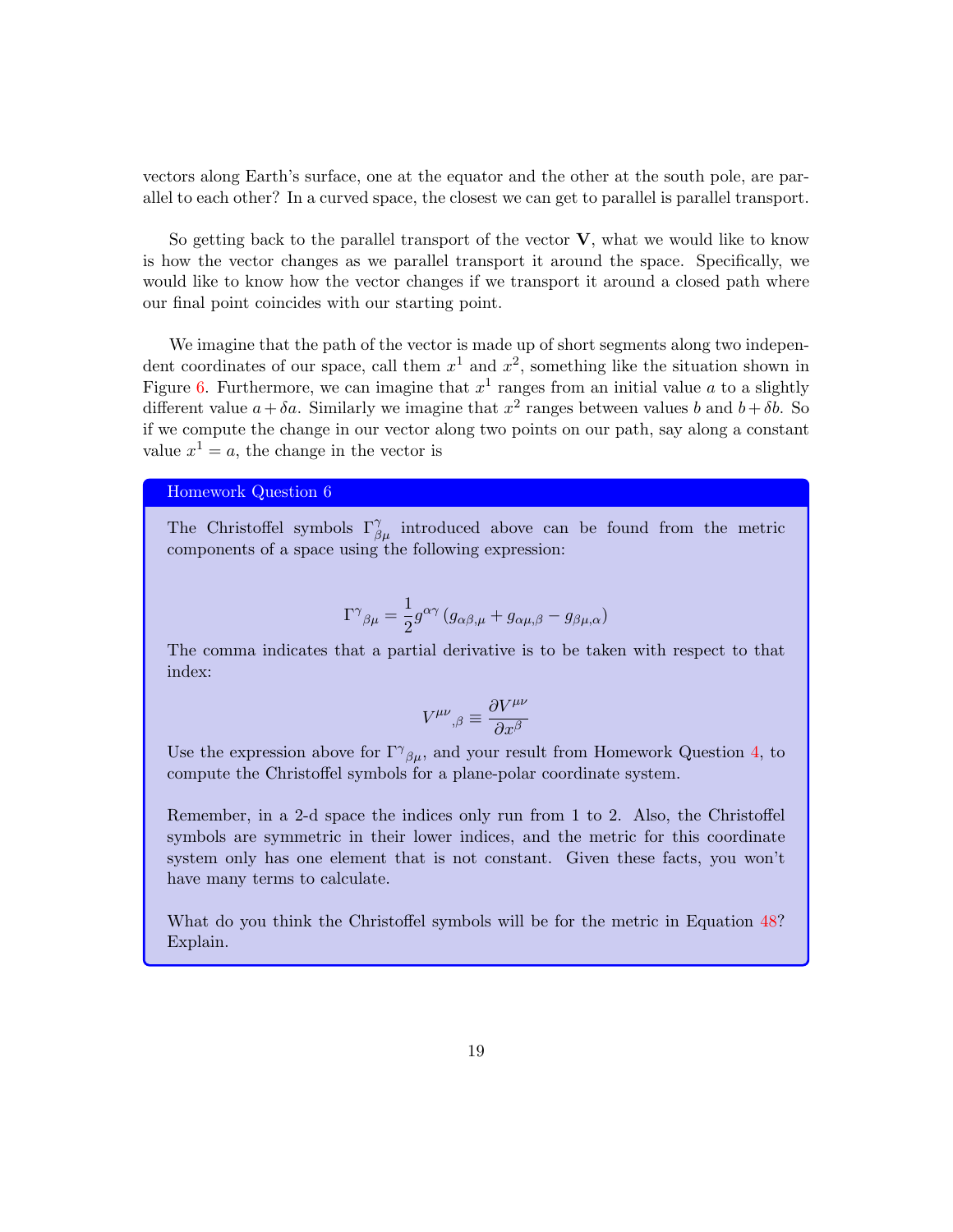

<span id="page-19-1"></span>Figure 6: A possible path around which to parallel transport a vector. Credit: [http:](http://www.mth.uct.ac.za/omei/gr/chap6/node9.html) [//www.mth.uct.ac.za/omei/gr/chap6/node9.html](http://www.mth.uct.ac.za/omei/gr/chap6/node9.html).

<span id="page-19-0"></span>
$$
\delta V_{x^1=a}^{\alpha} = \int_{x^1=a} \frac{\partial V^{\alpha}}{\partial x^2} dx^2 \tag{58}
$$

Because we parallel transport this vector, we know that its covariant derivative is zero. That means we can replace the integrand using Equation [58.](#page-19-0)

$$
\delta V_{x^1=a}^{\alpha} = -\int_{x^1=a} \Gamma^{\alpha}{}_{\nu 2} V^{\nu} dx^2 \tag{59}
$$

We have four segments that must be traversed to bring the vector back to its starting point. After summing them all up (see Math Supplement for details) the result is

$$
V_{final}^{\alpha} - V_{initial}^{\alpha} = \delta b \delta a \left[ \frac{\partial}{\partial x^{\lambda}} \Gamma^{\alpha}{}_{\nu\sigma} - \frac{\partial}{\partial x^{\sigma}} \Gamma^{\alpha}{}_{\nu\lambda} + \Gamma^{\alpha}{}_{\nu\lambda} \Gamma^{\nu}{}_{\mu\sigma} - \Gamma^{\alpha}{}_{\nu\sigma} \Gamma^{\nu}{}_{\mu\lambda} \right] V^{\nu} \tag{60}
$$

$$
=R^{\alpha}{}_{\nu\sigma\lambda}V^{\nu}\delta b\delta a\tag{61}
$$

The term in the square brackets is called the Riemann curvature tensor,  $R^{\alpha}_{\nu\sigma\lambda}$ , or just R. It depends on the Christoffel symbols and their derivatives, which means it depends upon the first and second derivatives of the coordinate basis vectors. In a flat space  $\bf{R}$  will be zero, though individual Christoffel symbols and their derivatives might not. In fact, the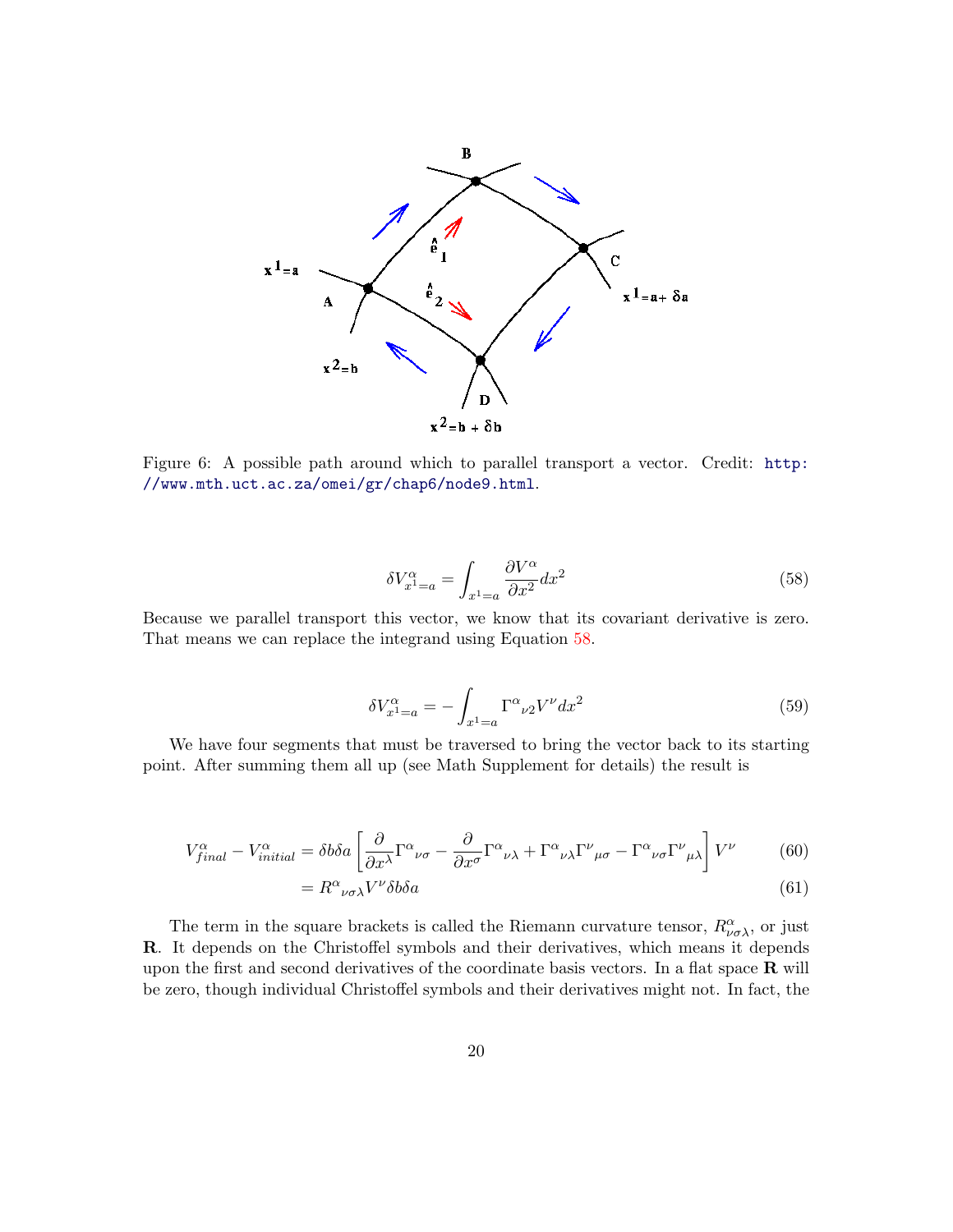condition for a curved space is  $\mathbf{R} \neq 0$ .

Note that the Riemann tensor is a fourth-rank tensor because it has four indices. In regular three-space it will be a 3-dimensional tensor, with each of its indices running from 1 to 3. In a 2-dimensional space, like the surface of a sphere, it is 2-dimensional, with each index running from 1 to 2. In spacetime the Riemann tensor is a 4-dimensional tensor (3 space,  $1 \times$ . Its indices take on values from 0 to 3. In all these spaces it is fourth rank. Remember that a tensor's rank is how many indices it carries. Its dimensionality, on the other hand, matches the dimensionality of the space in which it lives.

The importance of the Riemann curvature tensor is its connection to the metric tensor of a space. Both must have the same dimensionality, but they do not have the same rank. The metric is rank 2, not rank 4. We can show (but won't) that

$$
R^{\alpha}{}_{\beta\mu\nu} = \frac{1}{2} g^{\alpha\sigma} \left( \frac{\partial^2 g_{\sigma\nu}}{\partial x^{\beta} \partial x^{\mu}} - \frac{\partial^2 g_{\sigma\mu}}{\partial x^{\beta} \partial x^{\nu}} + \frac{\partial^2 g_{\beta\mu}}{\partial x^{\sigma} \partial x^{\nu}} - \frac{\partial^2 g_{\beta\nu}}{\partial x^{\sigma} \partial x^{\mu}} \right)
$$
(62)

This notation is a bit cumbersome, so we will instead use a compact form that emphasizes the tensor nature of  $R^{\alpha}_{\beta\mu\nu}$  and allows us to see its internal symmetries more easily. Instead of writing out the partial derivatives, we imply them by using a comma in the index list. We differentiate with respect to indices following the comma:

<span id="page-20-0"></span>
$$
F_{\alpha,\beta} \equiv \frac{\partial F_{\alpha}}{\partial x^{\beta}}
$$
\n(63)

Using this shorthand notation, Equation [63](#page-20-0) is

$$
R^{\alpha}{}_{\beta\mu\nu} = \frac{1}{2}g^{\alpha\sigma}\left(g_{\sigma\nu,\beta\mu} - g_{\sigma\mu,\beta\nu} + g_{\beta\mu,\sigma\nu} - g_{\beta\nu,\sigma\mu}\right) \tag{64}
$$

Now we can easily see that  $R^{\alpha}_{\beta\mu\nu}$  is antisymmetric under exchange of its first and third indices, as well as its second and fourth. In addition, it is symmetric under exchange of its first pair of indices with its second pair. Given its symmetries,  $\bf{R}$  is much less complicated than it looks: in four dimensions the number of independent components of  $\bf{R}$  is "only" 20. The Riemann tensor allows us to connect the curvature of spacetime to gravity.

To put all of this into perspective, it is good to remember that our definition of curvature depends upon the idea of parallel transport. This is key: we know that in a flat space a vector will be unchanged if moved around in the space while being kept parallel. On the other hand, in a curved space there is generally no way to move a vector around and keep it parallel; it will be modified as it moves around, even if we keep it "locally parallel." This modification will happen in such a way that if we bring the vector back to where we started it will no longer be the same vector we had when we started. Our ability to deal with this concept of parallel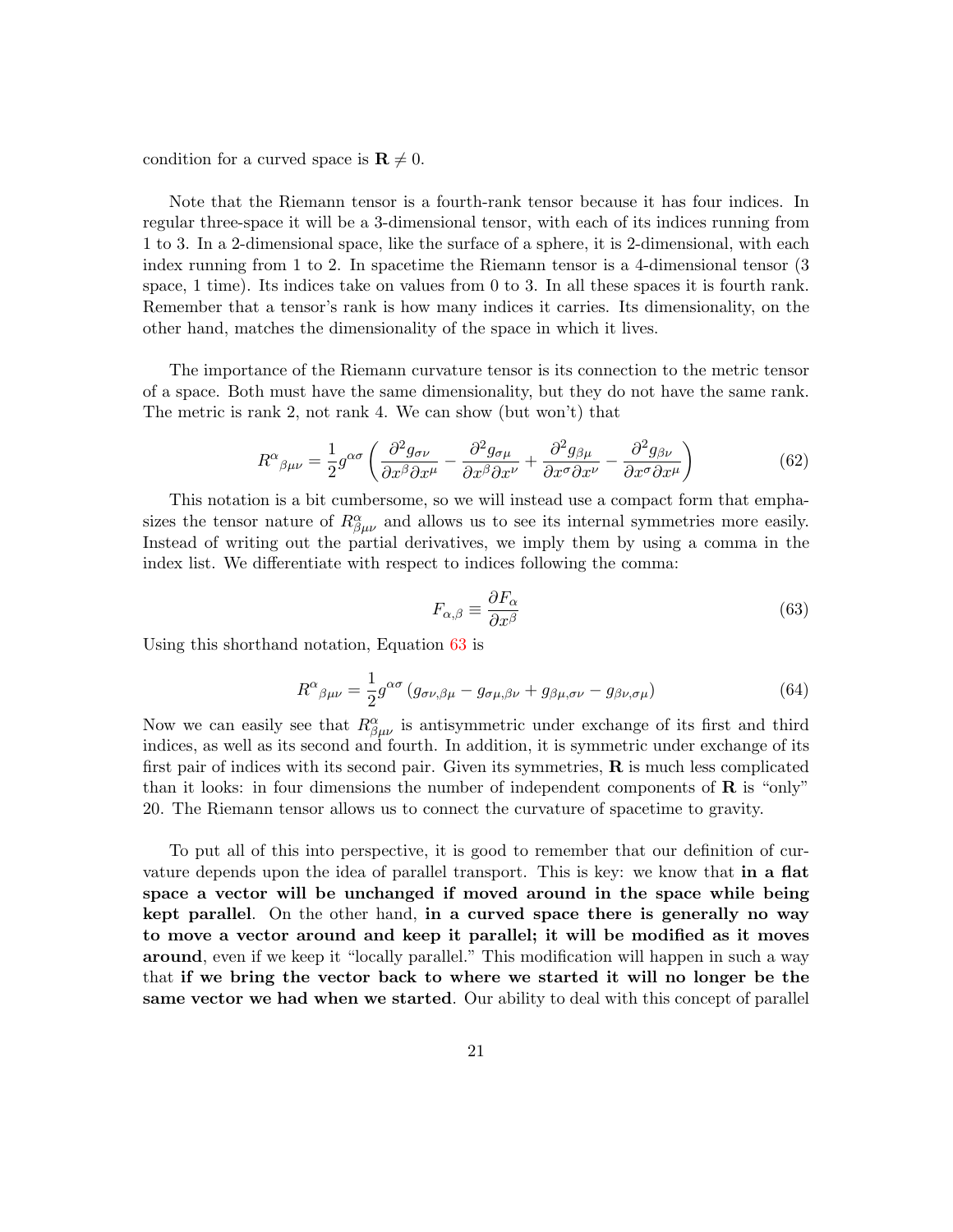transport depended on taking the covariant derivative of a vector, a derivative that takes into consideration not only changes of the vector components, but also changes to the coordinate basis vectors. We found that in a general coordinate system, in which the basis vectors are not fixed, it is their turns and twists that describe the curvature of a space. Of course, if we choose a small enough region, then we can approximate the space as flat, at least to some degree. This is similar to approximating a region in the world line of an accelerating object in flat space with a momentarily corresponding inertial frame. Just as in that case, we can approximate any point in space (assuming it is continuous and differentiable) with a locally flat tangent plane. That does not, however, change the globally curved nature of the space, and the Riemann tensor picks out this curvature for us.

#### Homework Question 7

Imagine performing the parallel transport of a vector around the surface of a sphere, but in 3-space, not 2-space, and using a 3-vector, not a 2-vector. That is, perform the transport in the three dimensional space in which the spherical surface is embedded, not in the surface itself. Does the vector have to point along the surface for this situation, or can it point in any of the three directions? What will be the result of this parallel transport? Will the vector be changed or not if you make a loop that returns the vector to its starting point?

If you described this space with a spherical-polar coordinate system, would the Christoffel symbols be zero or non-zero? How does their value relate to your answer about the parallel transport of the vector? Or in other words, are Christoffel symbols alone enough to describe the curvature of a space, as opposed to the curvature of the coordinate system used to describe that space?

In the next section we will see how curvature is related to the distribution of massenergy, and how a gravitational field arrises from that distribution.

# 5 The Einstein Field Equations

The first step in writing the field equations for gravity is to realize that gravity in general relativity will be related to the distribution of mass, just as in Newtonian gravity. However, in relativity it is not just rest mass that contributes. We must also include other sources of energy like kinetic energy and potential energy - even the energy of gravity it-self contributes.<sup>[2](#page-21-0)</sup> The object that describes the distribution of mass-energy in relativity is

<span id="page-21-0"></span><sup>&</sup>lt;sup>2</sup>This makes general relativity a non-linear theory, and the equations that describe it will themselves be non-linear. Therefore, they are much harder to solve than the equations describing Newtonian gravity.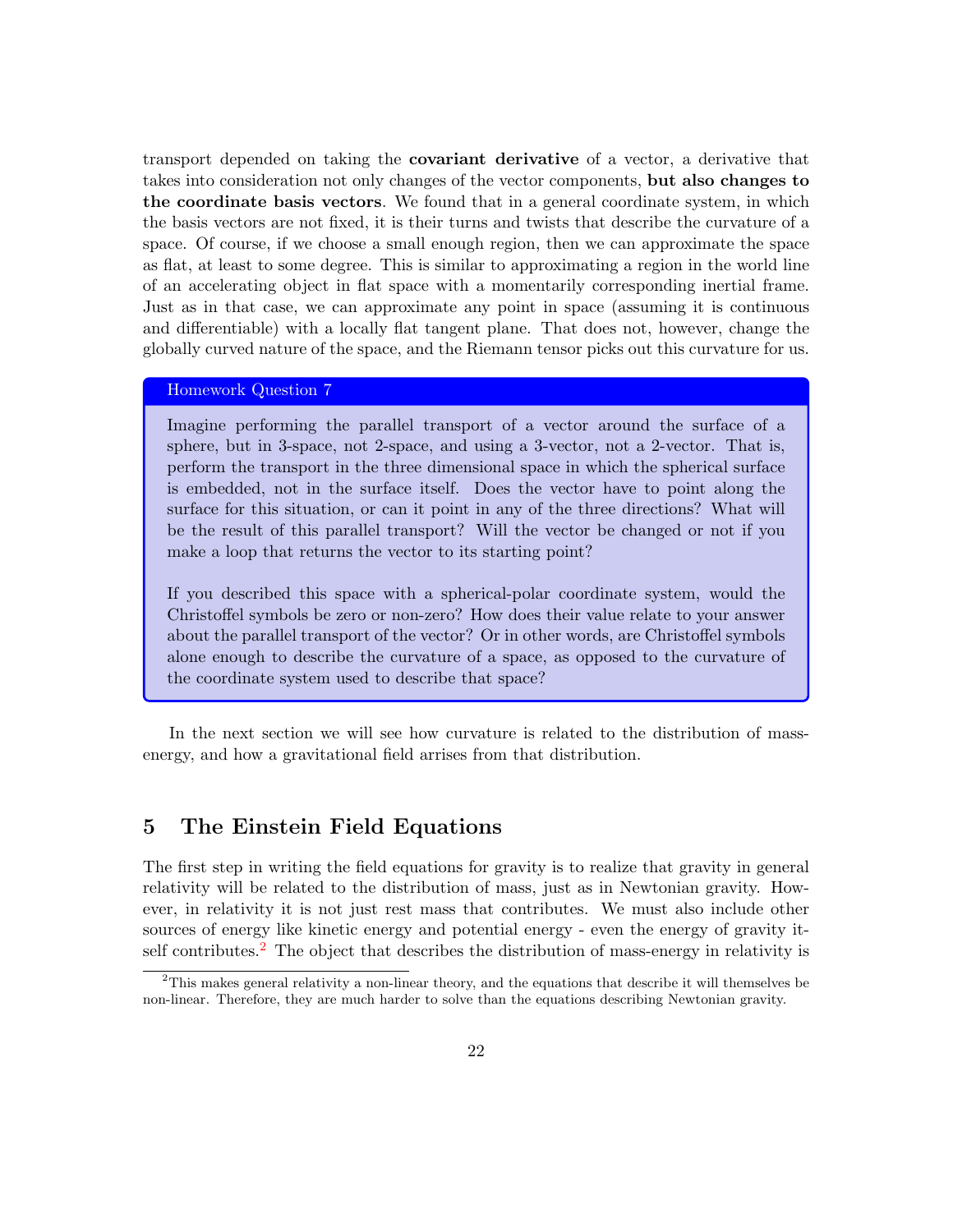the *stress-energy tensor*, denoted as  $T^{\alpha\beta}$ . It is a second rank, symmetric tensor with the following general properties:

|  | $T^{00} \rightarrow$ energy density                                                              |
|--|--------------------------------------------------------------------------------------------------|
|  | $T^{0j}$ $\rightarrow$ <i>j</i> momentum density = energy flux through surface of constant $x^j$ |
|  | $T^{j0}$ $\rightarrow$ energy flux through surface of constant $x^j = j$ momentum density        |
|  | $T^{ij}$ $\rightarrow$ stress tensor = <i>i</i> momentum flux density in <i>j</i> direction      |

with  $i$  and  $j$  running from 1 to 3, the usual 3-dimensional space indices.

The stress-energy tensor tells us all there is to know about the distribution of mass and energy in a region. So we should be able to use it to express the conservation laws for energy and momentum in a straightforward way. This is indeed the case. For instance, consider a small cube in which the sides of length  $\delta$  are aligned with the usual Cartesian coordinate axes. We can express the energy flowing into and out of the sides of the cube in terms of the components of  $T^{\alpha\beta}$  as follows:

$$
F_x = (T_{x_1}^{01} - T_{x_2}^{01})\delta^2 \tag{65}
$$

$$
F_y = (T_{y_1}^{02} - T_{y_2}^{02})\delta^2 \tag{66}
$$

$$
F_z = (T_{z_1}^{03} - T_{z_2}^{03})\delta^2 \tag{67}
$$

where  $x_2 = x_1 + \delta$ , and  $F_{x_i}$  represents the flow of energy across the surface at some particular value of  $x_i$ , with same being true for the  $y$  and  $z$  expressions.

We know that the sum total of the energy flowing into/out of the cube must be balanced by the change in the energy content of the cube. The latter is the product of the energy density,  $T^{00}$ , and the volume of the cube,  $\delta^3$ . Setting these equal we have

$$
\delta^3 \frac{\partial T^{00}}{\partial t} = F_x + F_y + F_z \tag{68}
$$

$$
= (T_{x_1}^{01} - T_{x_2}^{01} + T_{y_1}^{02} - T_{y_2}^{02} + T_{z_1}^{03} - T_{z_2}^{03})\delta^2
$$
\n(69)

If we divide by  $\delta^3$  and then take the limit as  $\delta \to 0$ , we get

$$
\frac{\partial T^{00}}{\partial t} = \frac{\partial T^{01}}{\partial x} + \frac{\partial T^{02}}{\partial y} + \frac{\partial T^{03}}{\partial z} \tag{70}
$$

Equation [71](#page-22-0) expresses the conservation of energy and is often called the continuity equation, particularly in the study of fluids. It can be expressed much more compactly as

<span id="page-22-0"></span>
$$
T^{\alpha\beta}{}_{,\beta} \equiv \frac{\partial T^{\alpha\beta}}{\partial x_{\beta}} = 0 \tag{71}
$$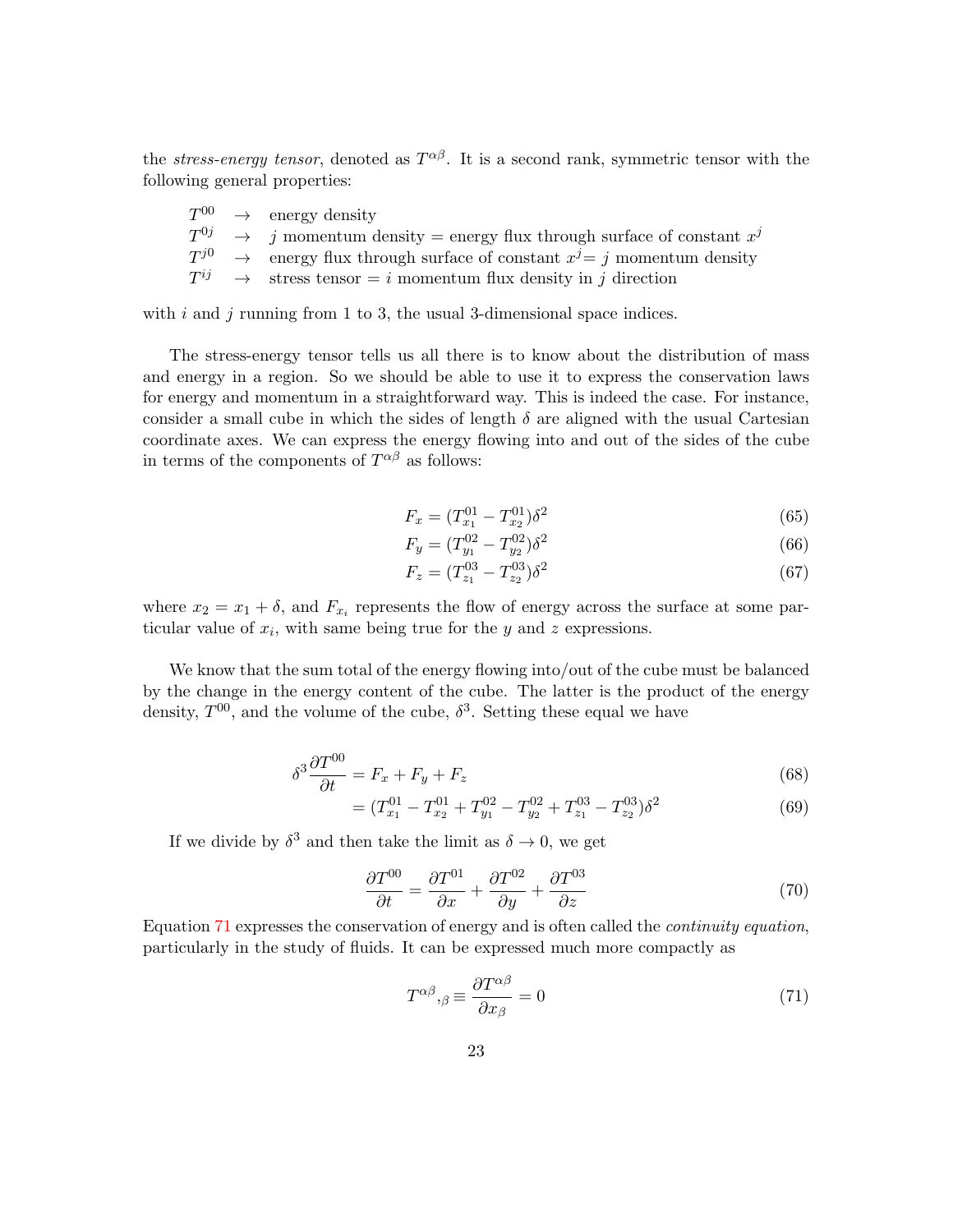We must remember that the time part of the metric  $(\eta_{00})$  imparts a negative sign to the time part of Equation [72](#page-23-0) in order to see the equivalence between it and [71.](#page-22-0)

The stress-energy tensor describes the distribution of mass and energy in space, which will be the source of gravitational curvature. That means we must find a second rank symmetric tensor that describes the curvature of spacetime, and then somehow match the two. We can make such a tensor via a contraction of the Riemann tensor. It turns out that a contraction on its first and third indices is the most general way to get a symmetric second rank tensor out of the Riemann tensor, and doing so gives us the Ricci tensor.

<span id="page-23-0"></span>
$$
R_{\alpha\beta} = R^{\gamma}{}_{\alpha\gamma\beta} \tag{72}
$$

The Ricci tensor cuts the number of independent elements from 20 to 10. We can further contract the Ricci tensor to obtain the Ricci scalar, R:

$$
R \equiv R_{\gamma}^{\gamma} = g^{\gamma \mu} R_{\gamma \mu} \tag{73}
$$

Combining the Ricci scalar with the metric tensor gives us another, independent, second rank symmetric tensor. Combining these two we have a tensor that we can match to the stress-energy tensor:

$$
R_{\alpha\beta} + kRg_{\alpha\beta} = CT_{\alpha\beta} \tag{74}
$$

where k and C are constants to be determined. By insisting that the equation be consistent with Newtonian gravity in the case of weak fields and that it also be consistent with conservation of energy  $(T^{\alpha\beta}_{\beta\beta} = 0)$  we can show that  $k = -1/2$  and  $C = 8\pi G/c^4$ . We can then write a theory of gravity as curvature:

$$
R_{\alpha\beta} - \frac{1}{2} R g_{\alpha\beta} = \frac{8\pi G}{c^4} T_{\alpha\beta} \tag{75}
$$

This equation is called the *Einstein equation*. It describes the relationship between the mass-energy distribution (on the right-hand side) and the curvature of spacetime (on the left-hand side). It is generally written in terms of the Einstein tensor,  $G_{\alpha\beta}$ ,

$$
G_{\alpha\beta} \equiv R_{\alpha\beta} - \frac{1}{2} R g_{\alpha\beta} = \frac{8\pi G}{c^4} T_{\alpha\beta} \tag{76}
$$

It was first published by Albert Einstein in 1915 after a decade of work, and is the fundamental equation of his General Theory of Relativity.

Since there are ten independent terms in the tensors  $T^{\alpha\beta}$  and  $G^{\alpha\beta}$ , the Einstein "equation" is really a shorthand for ten Einstein "equations," just as the vector form of Newton's Second Law is really a shorthand for three independent equations - one for each spatial dimension. From the Einstein equation can be deduced the spacetime curvature around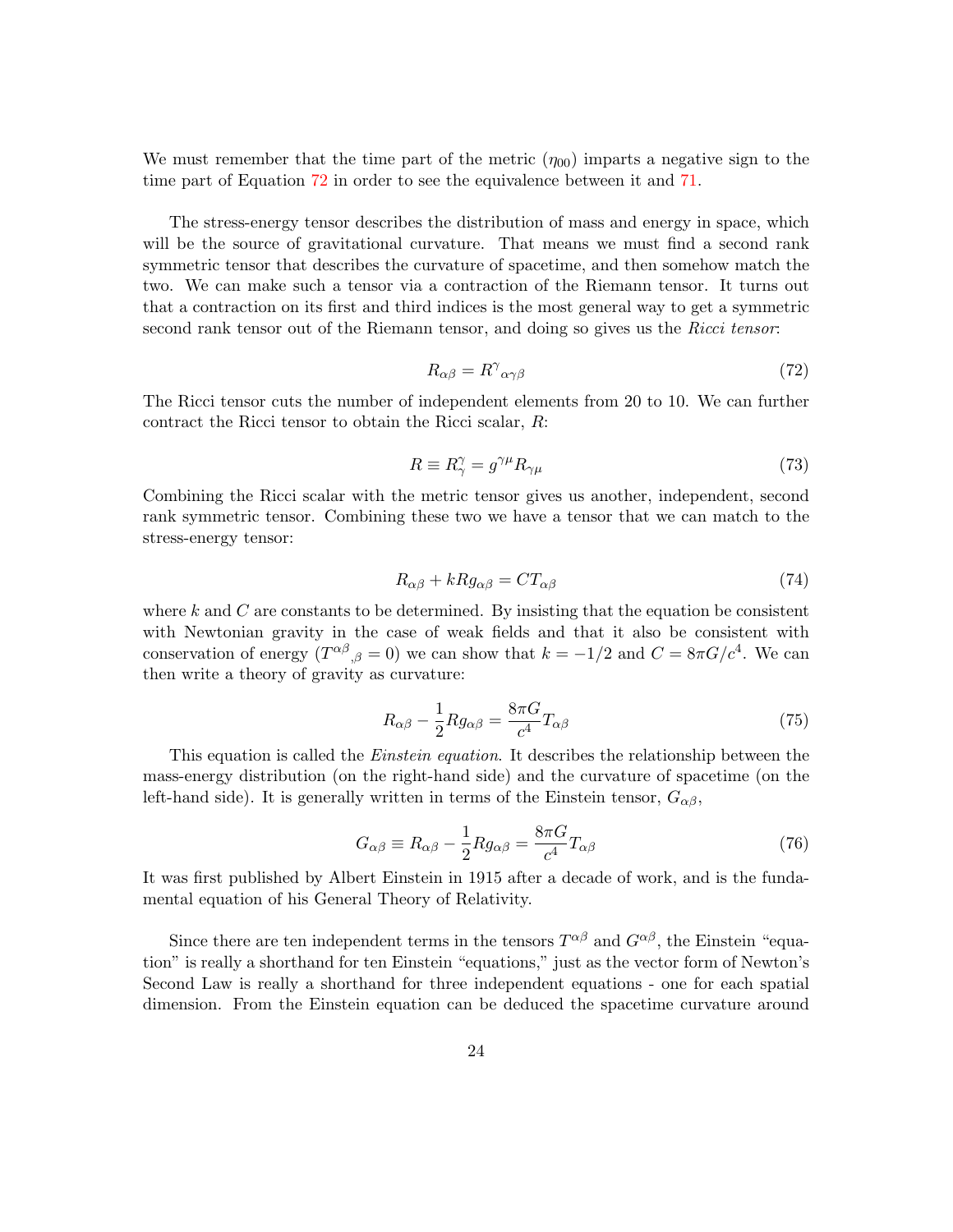stars (the Schwarzschild spacetime metric, or the Kerr metric, depending upon whether the star is rotating or not) and the Friedmann-Robertson-Walker metric that describes the dynamics of the universe.

Interestingly, the expanding solution to his equation did not occur to Einstein, and his equation as written above implies that the universe cannot be static. To counteract an implied collapse Einstein introduced a term  $\Lambda g_{\alpha\beta}$  to stabilize the universe; he called  $\Lambda$  the cosmological constant. Einstein regretted the addition when Hubble discovered that the universe expands, and the term was abandoned for many decades. Recently it has been resurrected because astronomers have found the universe to be expanding faster over time, just the effect the  $\Lambda$  term would create.

We will not spend any time exploring the well-known solutions to the Einstein equations for stars and cosmology. The interested reader is encouraged to look at the textbooks listed at the end of this document for further studies, or in the many other very good books that have been written about cosmology and black holes. We will now (finally) turn our attention to the topic for this course, gravitational waves, and their relation to the Einstein equation and general relativity.

# 6 Gravitational Waves in Weak Fields

The Einstein equations are generally quite difficult to solve. The cases mentioned previously for stars and cosmology are two of the few cases where symmetry allows an analytic solution of the equations. Usually it is necessary to employ a computer and solve the equations numerically. This is especially true in the case of strong fields, where the non-linearity of the equations comes into play and it becomes necessary to compute the gravitational curvature caused by the gravitational curvature! Many of the sources expected to create gravitational waves fall into this latter category, since the emission of strong gravitational waves requires very strong fields that are highly time dependent.

Happily, we do not have to worry about the details of how the waves are generated if all we want to do is study their properties at some great distance from their source, like those at which the LIGO (and other) gravitational wave detectors hope to detect them. So we will look at the properties of the waves when they have traveled far and lost much of their strength. This weak field case can be studied analytically, and we will end this part of the course with a brief overview of it.

To begin with, consider a region of space far away from any strong gravitational fields. In such a region the spacetime curvature will be quite small, approximating that of the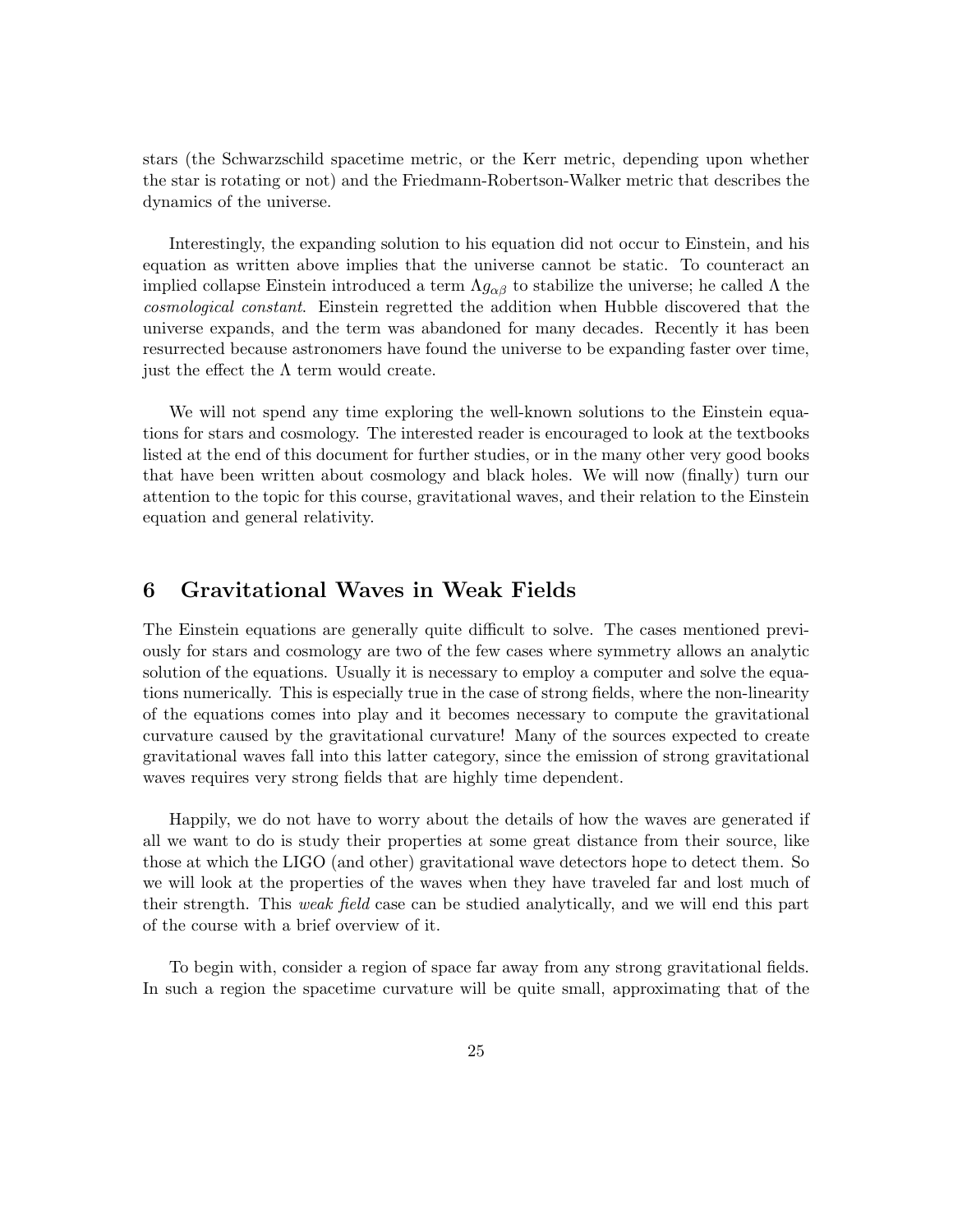flat Minkowski space of special relativity. Under these conditions we can approximate the spacetime metric q as being the Minkowski metric  $\eta$  with a small perturbation, which we will call  $h$ :

$$
g_{\alpha\beta} = \eta_{\alpha\beta} + h_{\alpha\beta} \tag{77}
$$

with  $|h| \ll 1$ .

### 6.1 Linearized Gravity

We are now ready to linearize the gravitational field equations and find their solutions under these restrictions. We will begin with the Riemann tensor written in terms of the metric:

$$
R_{\alpha\beta\mu\nu} \equiv g_{\alpha\lambda} R^{\lambda}{}_{\beta\mu\nu} = \frac{1}{2} \left( g_{\alpha\nu,\beta\mu} - g_{\alpha\mu,\beta\nu} - g_{\beta\mu,\alpha\nu} - g_{\beta\nu,\alpha\mu} \right) \tag{78}
$$

<span id="page-25-2"></span><span id="page-25-1"></span>
$$
= \frac{1}{2} \left( h_{\alpha\nu,\beta\mu} - h_{\alpha\mu,\beta\nu} - h_{\beta\mu,\alpha\nu} - h_{\beta\nu,\alpha\mu} \right) \tag{79}
$$

We get the Equation [80](#page-25-0) by substituting Equation [78](#page-25-1) into Equation [79.](#page-25-2) To first order only the h terms in the metric contribute to curvature;  $\eta$  certainly does not, and so only the h parts remain. To find the Ricci tensor, contract on  $\alpha$  and  $\mu$  to get

<span id="page-25-0"></span>
$$
R_{\mu\nu} = \frac{1}{2} \left( h_{\mu,\gamma\nu}^{\gamma} + h_{\nu,\gamma\mu}^{\gamma} - h_{,\mu\nu} - \Box h_{\mu\nu} \right) \tag{80}
$$

Here we have used

<span id="page-25-3"></span>
$$
h \equiv h^{\alpha}{}_{\alpha} \tag{81}
$$

and for arbitrary function, f:

$$
\Box f \equiv f^{\mu}{}_{,\mu} = -\frac{\partial^2 f}{\partial t^2} + \nabla^2 f \tag{82}
$$

to write Equation [81](#page-25-3) more compactly. We can rearrange the terms in Equation [81](#page-25-3) to obtain the Ricci tensor is a slightly different form...

$$
R_{\mu\nu} = \frac{1}{2} \left[ -\Box h_{\mu\nu} + \frac{\partial}{\partial x^{\mu}} \left( h_{\nu,\gamma}^{\gamma} - \frac{1}{2} h_{,\nu} \right) + \frac{\partial}{\partial x^{\nu}} \left( h_{\mu,\gamma}^{\gamma} - \frac{1}{2} h_{,\mu} \right) \right]
$$
(83)

This expression would be much simpler if the terms inside the parentheses would vanish. Fortunately, we still have four degrees of freedom in our choice of coordinates, and since the choice of coordinates is completely arbitrary, we are free to use any we like (cf: the gauge conditions from Equation [72](#page-23-0) in the Math Supplement). We can make the terms in the parentheses vanish if we choose coordinates in which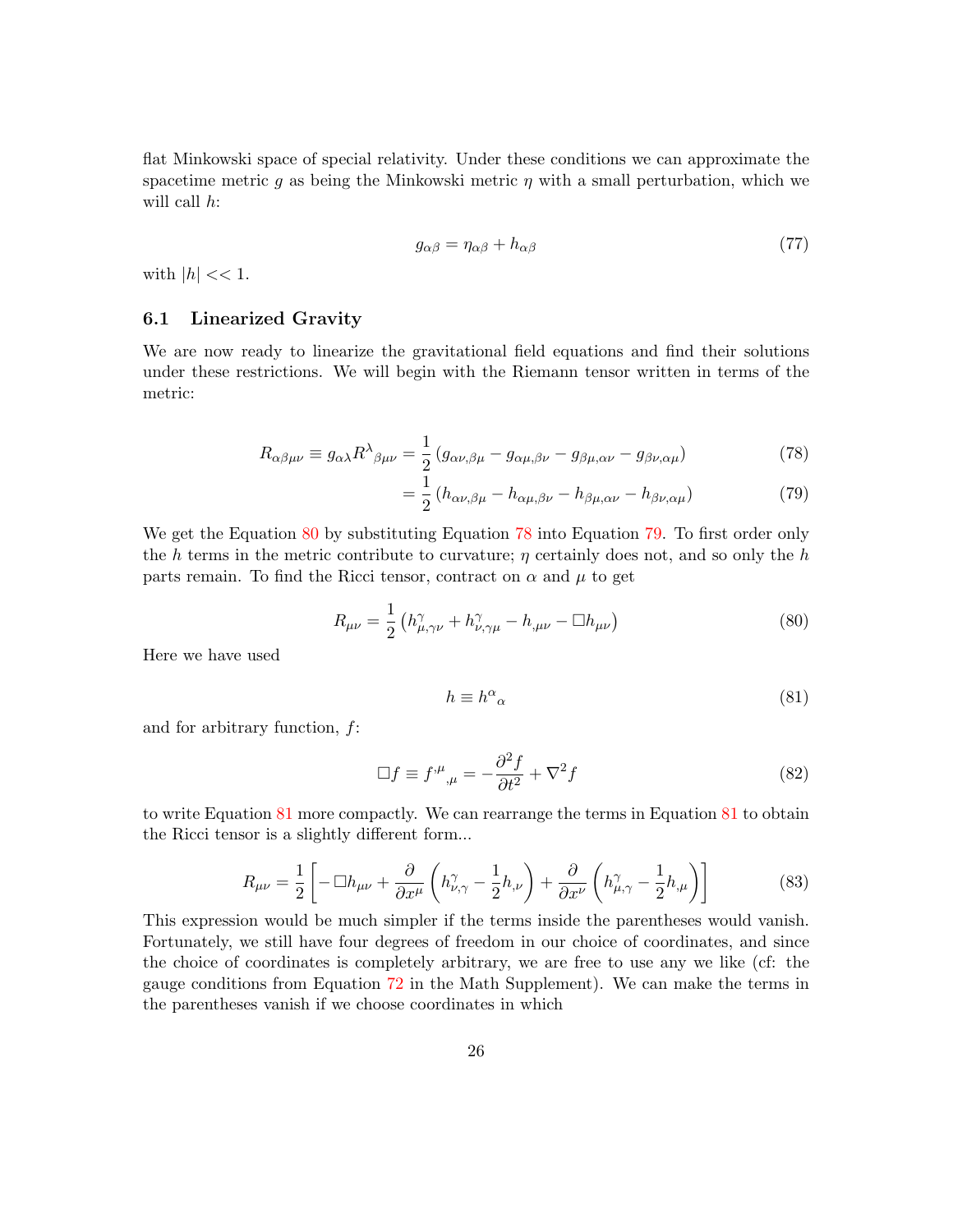$$
h^{\gamma}{}_{\nu,\gamma} - \frac{1}{2}h_{,\nu} = 0\tag{84}
$$

This choice of coordinates is called the *Lorentz gauge*. The Ricci tensor takes a very simple form under the Lorentz gauge.

<span id="page-26-0"></span>
$$
R_{\mu\nu} = -\frac{1}{2} \Box h_{\mu\nu} \tag{85}
$$

For vacuum solutions the Ricci scalar in our nearly-flat spacetime is zero, and the linearized Einstein equation takes the very simple form of a homogeneous wave equation:

$$
G_{\mu\nu} = \Box h_{\mu\nu} = 0 \tag{86}
$$

The solutions to this equation certainly include waves, and so we are (finally) where we wanted to be: General Relativity predicts the existence of free-space traveling waves. Just as Maxwell's equations predict the existence of oscillating electric and magnetic fields that travel through space, the Einstein equation predicts the existence of traveling ripples in spacetime itself. However, these are not oscillating fields in space like electromagnetic waves; in general relativity the field is the geometry, and the waves are traveling distortions in the spacetime manifold, in the curvature of that manifold. In a sense, the field is space. We have found this solution for the case of weak fields without sources present, but waves are also predicted when gravity is strong and sources are near. We will not explore that regime in any detail because, as mentioned earlier, it requires the use of numerical techniques. Instead we will look at some of the properties of the waves we have found. Only in the last section of this paper will we consider some generic properties that must be true of any source.

#### 6.2 Properties of Gravitational Waves Under the Lorentz Gauge

We have found that under the conditions of the Lorentz gauge the Einstein equation takes the form of a wave equation:

$$
\frac{\partial^2 h_{\mu\nu}}{\partial t^2} - \nabla^2 h_{\mu\nu} = 0
$$
\n(87)

This solution holds for small perturbations  $h_{\mu\nu}$  on a background Minkowski (locally flat) metric. The solutions to this equation are of the form

$$
h_{\mu\nu} = A_{\mu\nu} \exp(ik_{\beta}x^{\beta})
$$
\n(88)

For some (complex) amplitude  $A_{\mu\nu}$  and wavenumber  $k_{\beta}$ , with  $k_{\beta} = (\omega/c, k_x, k_y, k_z)$ . We can write the wave equation in a slightly different form if we like: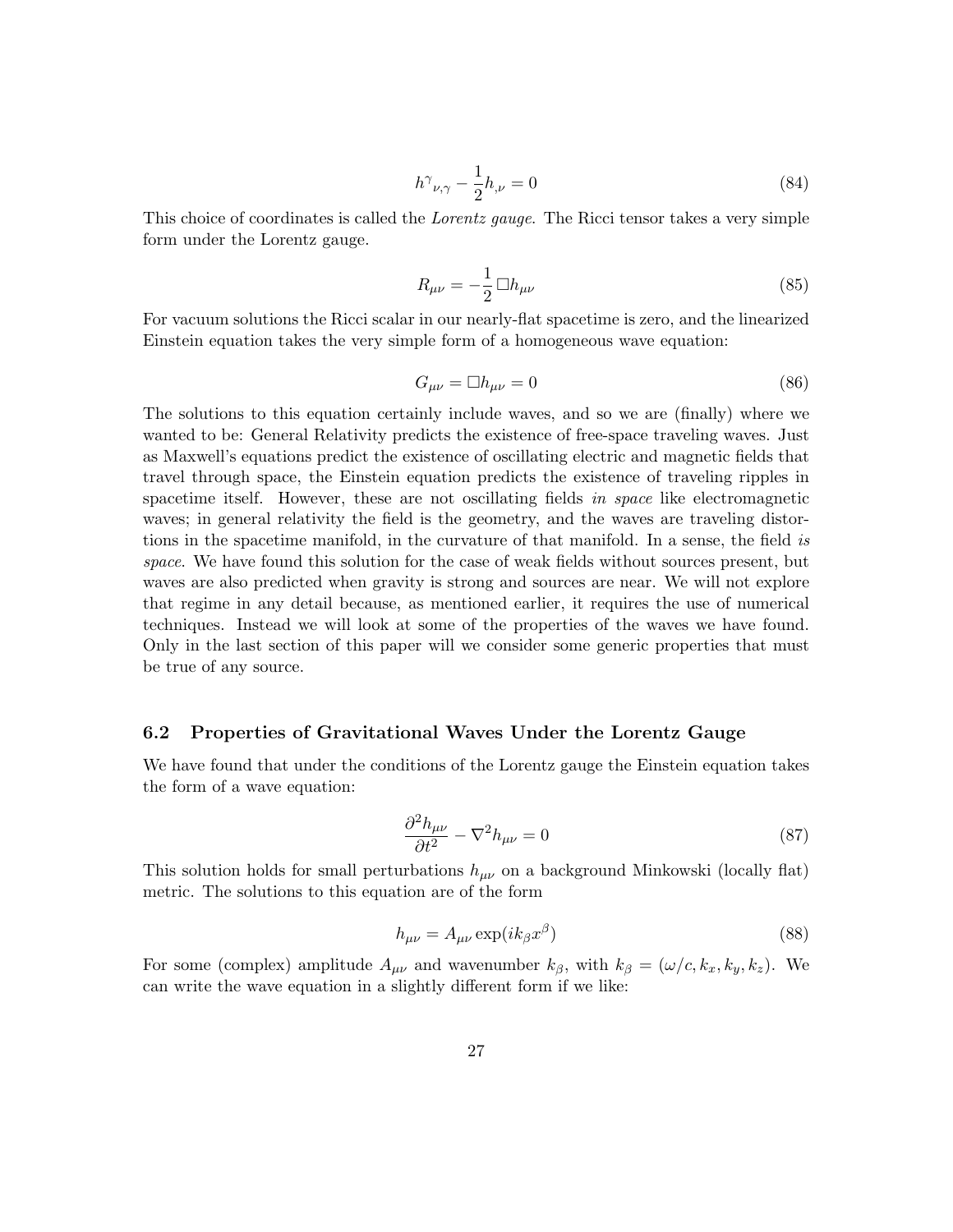<span id="page-27-0"></span>
$$
\Box h_{\mu\nu} = h_{\mu\nu,\alpha}^{\qquad \alpha} = h_{\mu\nu,\alpha\beta} \eta^{\beta\alpha} = 0 \tag{89}
$$

Then, if we plug our solution  $(89)$  back into the wave equation  $(90)$  we find that

<span id="page-27-1"></span>
$$
h_{\mu\nu,\alpha\beta}\eta^{\beta\alpha} = -k_{\alpha}k_{\beta}\eta^{\beta\alpha}h_{\mu\nu} = -k_{\alpha}k^{\alpha}h_{\mu\nu} = 0
$$
\n(90)

The only way for this to be true generally is if  $k_{\alpha}k^{\alpha} = 0$ , which means that  $k_{\alpha}$  is a null-vector, or in other words, that its length is zero. So the gravitational waves must travel at the speed of light.

### Homework Question 8

Use the definition of the wave-vector  $k^{\alpha}$  to justify the last claim about the speed of gravitational waves.

We can also employ the Lorentz gauge condition in Equation  $85$  to impose several conditions on the waves and their amplitudes. For example, plugging our solution (Equation [89\)](#page-27-0) into Equation [85](#page-26-0) we find the following:

$$
k_{\beta}A^{\beta}{}_{\alpha} - \frac{1}{2}A^{\beta}{}_{\beta}k_{\alpha} = 0
$$
\n(91)

Considering the case for  $\alpha = 0$  we have

$$
k_{\beta}A^{\beta}{}_{0} - \frac{1}{2}A^{\beta}{}_{\beta}k_{0} = 0
$$
\n(92)

We know that  $k_0 \neq 0$  because k is a null vector. That means that the only way to satisfy Equation [93](#page-27-2) generally is if  $A^{\mu}{}_{\mu} = 0$ , or in other words, for A to be traceless. This simplifies things immediately, since now we have

<span id="page-27-2"></span>
$$
k_{\beta}A^{\beta}{}_{\alpha}=0\tag{93}
$$

This is the dot product of the propagation direction  $(k)$  with the wave amplitude  $(A)$ , and so from this we see immediately that the two are perpendicular; these waves are trans**verse**, just like electromagnetic waves. And since  $k_{\beta}A^{\beta}{}_{0} = 0$ , it must be that  $A^{\beta}{}_{0} = 0$  for all  $\beta$ , because  $k_{\beta} \neq 0$ . Additionally, we know from the symmetry of  $h^{\alpha}{}_{\beta}$  that A must be symmetric too, thus we must have  $A^0{}_{\beta} = 0$  for all  $\beta$  as well.

If we assume that our waves propagate in the  $x^3 (= z)$  direction, then we can use a similar analysis to show that  $A^3{}_{\beta} = A^{\beta}{}_{3} = 0$  for all  $\beta$ . So the amplitude A of the waves has a very simple form:  $A_{12} = A_{21} \neq 0$  and  $A_{11} = -A_{22} \neq 0$ . All other components of A are zero. So we could write out A in matrix form as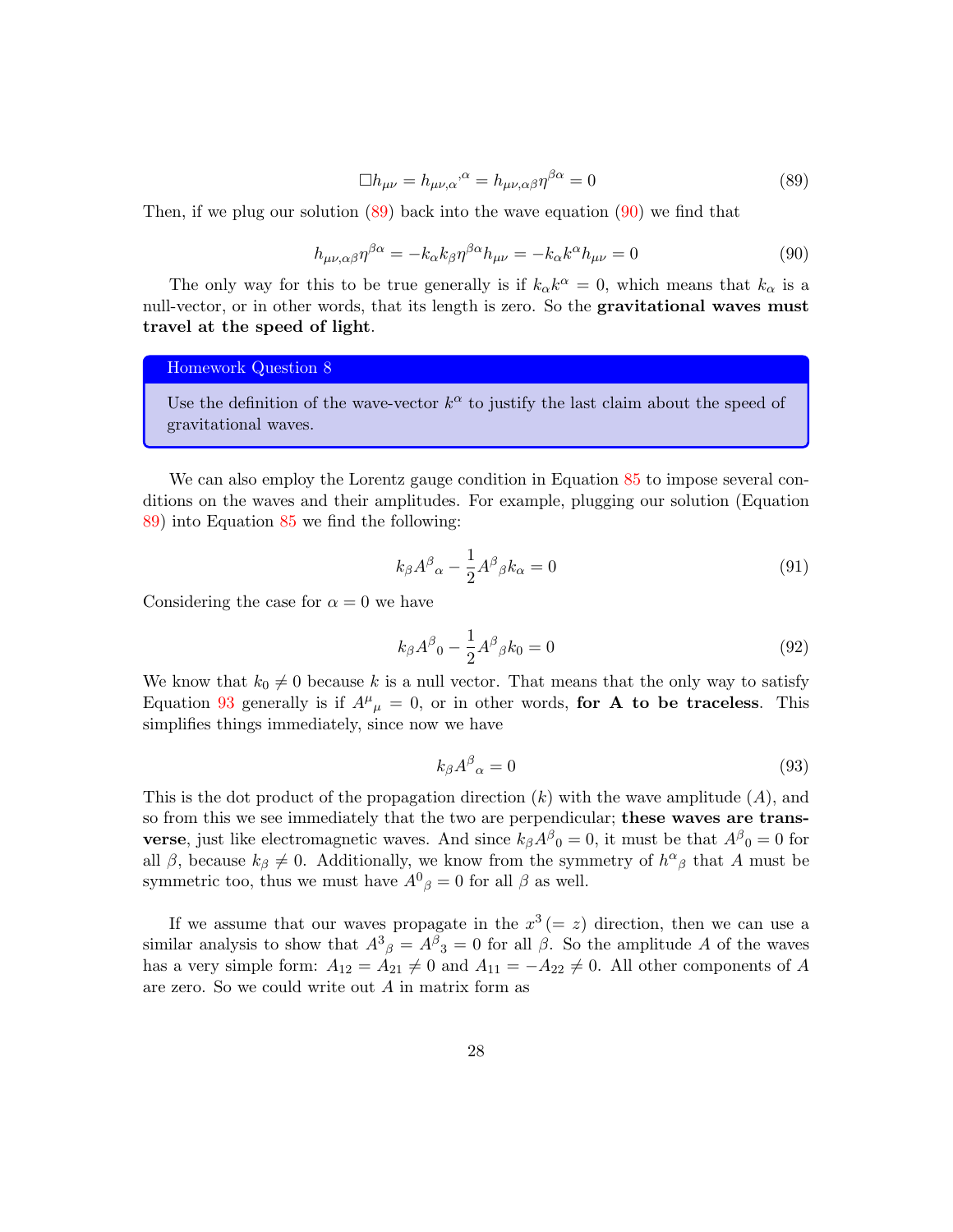$$
\mathbf{A} = \begin{pmatrix} 0 & 0 & 0 & 0 \\ 0 & A_{11} & A_{12} & 0 \\ 0 & A_{21} & A_{22} & 0 \\ 0 & 0 & 0 & 0 \end{pmatrix}
$$
(94)

And if we wish to express the amplitude directly in terms of the perturbation,  $h$ , we have

$$
h_{\alpha\beta} = \begin{pmatrix} 0 & 0 & 0 & 0 \\ 0 & \frac{1}{2}(h_{xx} - h_{yy}) & h_{xy} & 0 \\ 0 & h_{xy} & \frac{1}{2}(h_{yy} - h_{xx}) & 0 \\ 0 & 0 & 0 & 0 \end{pmatrix}
$$
(95)

This solution for the perturbation is often called the *transverse-traceless gauge*.

Homework Question 9

Show that the matrix in Equation [96](#page-28-0) has trace equal to zero, and explain why this gauge is called transverse.

### 6.3 Polarization

Looking at the last matrix in the previous section, you might suspect that gravitational waves can be decomposed into independent polarizations, just like electromagnetic waves. If you thought so, you were right. We can find the polarization components by considering how a passing gravitational wave will affect a freely falling test particle, or in other words, how it will affect a particle at rest in the background Minkowski space.

Considering solutions of Equation [80](#page-25-0) in the Math Supplement in which  $h^{TT}$  refers to the matrix in Equation [96,](#page-28-0) we have two cases: (1)  $h<sub>\times</sub> = 0$  and (2)  $h<sub>+</sub> = 0$ . The values of  $\alpha$  and  $\beta$  can only be 1 or 2.

Starting with case (1),  $h_{\times} = 0$ :

<span id="page-28-0"></span>
$$
\frac{\partial^2 \xi_1}{\partial \tau^2} = \frac{1}{2} \xi_1 \frac{\partial^2}{\partial t^2} \left[ h_+ \exp(ik_\alpha x^\alpha) \right]
$$
(96)

$$
\frac{\partial^2 \xi_2}{\partial \tau^2} = -\frac{1}{2} \xi_2 \frac{\partial^2}{\partial t^2} \left[ h_+ \exp(ik_\alpha x^\alpha) \right]
$$
(97)

Solutions for these equations are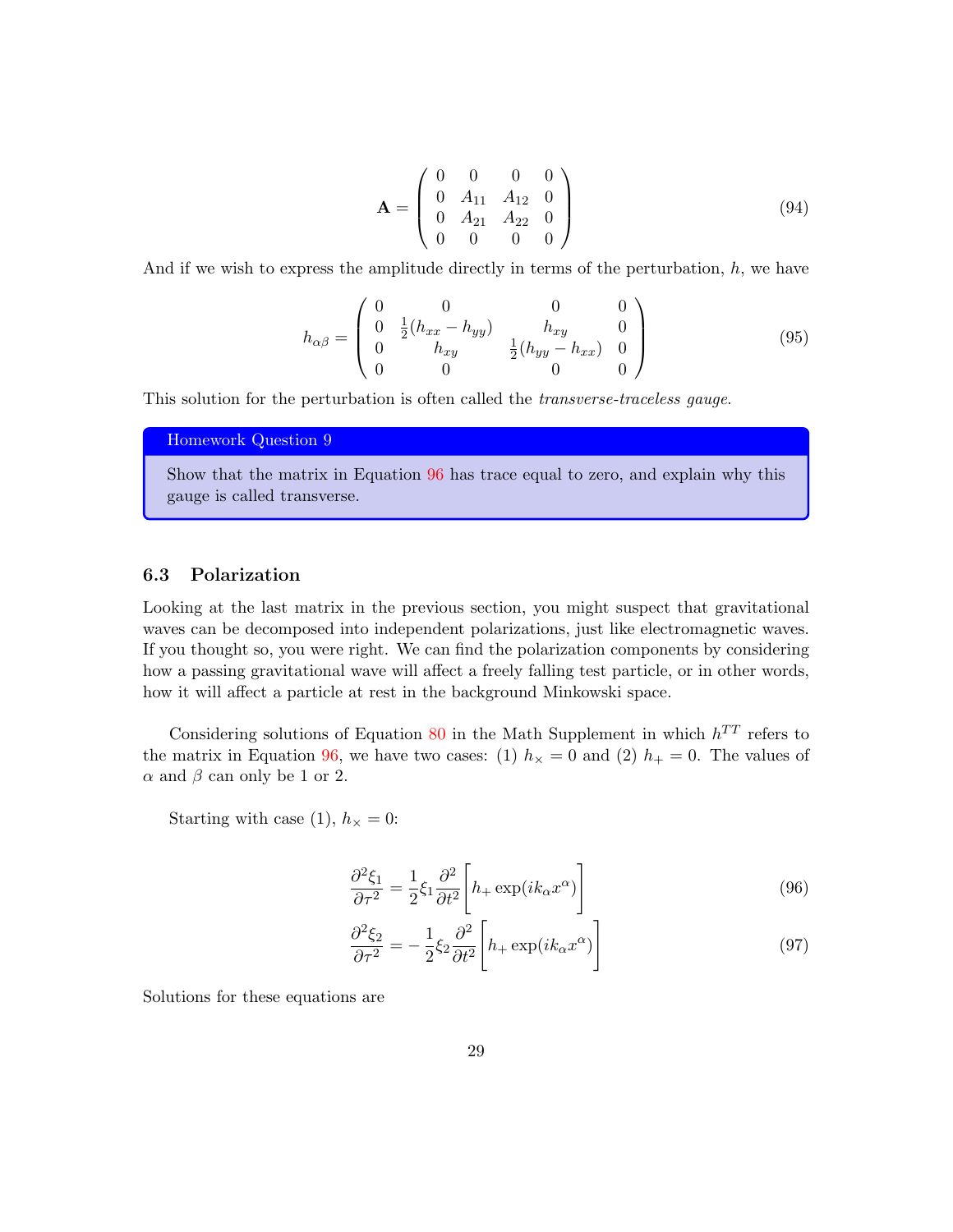$$
\xi_1 = \xi_1(0) \left[ 1 + \frac{1}{2} h_+ \exp(ik_\alpha x^\alpha) \right]
$$
\n(98)

$$
\xi_2 = \xi_2(0) \left[ 1 - \frac{1}{2} h_+ \exp(i k_\alpha x^\alpha) \right]
$$
\n(99)

For case (2) with  $h_+ = 0$  we have similar equations to solve:

$$
\frac{\partial^2 \xi_1}{\partial \tau^2} = \frac{1}{2} \xi_2 \frac{\partial^2}{\partial t^2} \left[ h_\times \exp(ik_\alpha x^\alpha) \right]
$$
(100)

$$
\frac{\partial^2 \xi_2}{\partial \tau^2} = \frac{1}{2} \xi_1 \frac{\partial^2}{\partial t^2} \left[ h_\times \exp(ik_\alpha x^\alpha) \right]
$$
(101)

and the solutions are

$$
\xi_1 = \left[ \xi_1(0) + \frac{1}{2} \xi_2(0) h_\times \exp(ik_\alpha x^\alpha) \right]
$$
\n(102)

$$
\xi_2 = \left[ \xi_2(0) - \frac{1}{2} \xi_1(0) h_\times \exp(ik_\alpha x^\alpha) \right]
$$
\n(103)

From these solutions we see that gravitational waves have two possible polarizations. One, with amplitude  $h_+$ , has oscillations along the x and y axes, The other,  $h_{\times}$ , has oscillations rotated 45<sup>°</sup> from the first, in striking contrast to electromagnetic waves which have linear polarization planes separated by 90<sup>°</sup>. The two orientations are shown in Figure [7.](#page-30-0)

### 6.4 Sources of Gravitational Waves

We now look at some of the basic properties of the sources that we expect to generate gravitational waves. We will not concern ourselves with details; those are the subject of the next part of the course. Instead, we will look only at the general nature of the sources and how sources of gravitational waves differ from sources of electromagnetic waves.

In electromagnetic theory, we find that the strongest sources of waves come from the time derivatives of the dipole field terms. These can be either the electric dipole d or magnetic dipole  $\mu$ , which are defined as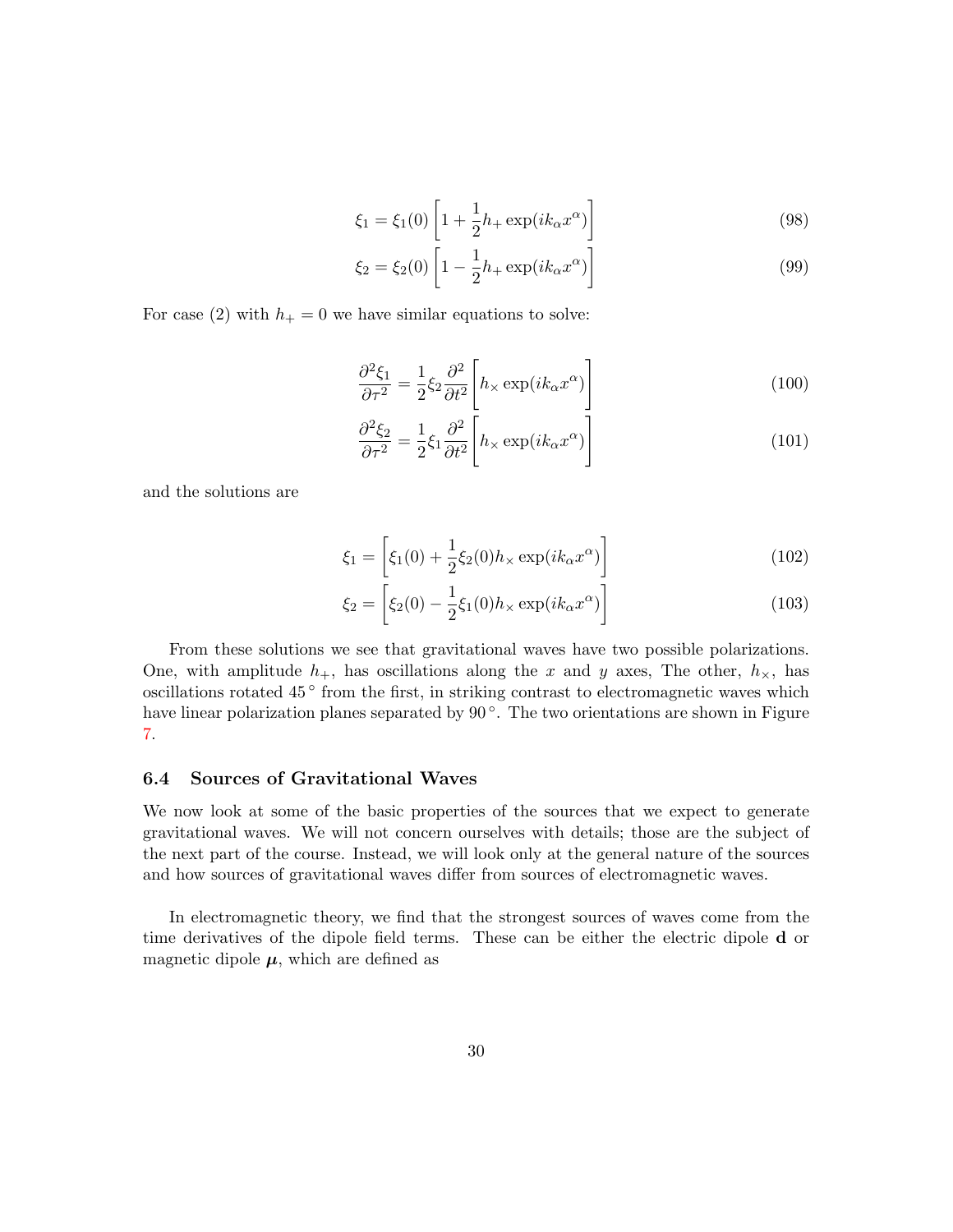

<span id="page-30-0"></span>Figure 7: This shows the  $h_+$  and  $h_{\times}$  polarizations for gravitational waves. Notice how the waves alternately stretch and then compress the spacetime. Image: [http://www.](http://www.johnstonsarchive.net/relativity/pictures.html) [johnstonsarchive.net/relativity/pictures.html](http://www.johnstonsarchive.net/relativity/pictures.html).

$$
\mathbf{d} = \sum_{a} e_a \mathbf{r}_a \tag{104}
$$

<span id="page-30-1"></span>
$$
\mu = \sum_{a} e_a \mathbf{r}_a \times \mathbf{v}_a \tag{105}
$$

We assume the  $a^{th}$  particle has electric charge  $e_a$ , sits at position  $r_a$  and has velocity  $v_a$ . For continuous charge distributions we replace the sum with an integral over charge density. We can explore how these terms might contribute to gravitational radiation if we replace the charge of the particles,  $e_a$ , with their masses,  $m_a$ . What we will find is that the dipole terms of the fields make no contribution to the production of gravitational waves, as suggested in HW Question 10.

#### Homework Question 10

Rewrite equations [105](#page-30-1) and [106](#page-31-0) to use masses,  $m_a$  instead of charge  $e_a$ . Compute their time derivatives. Why do these derivatives vanish for the case of gravity, while they do not vanish for electromagnetism?

The next strongest term in the multipole expansion of the field is the quadrupole, so we can check to see if that provides a non-vanishing contribution to the radiation. The definition of the quadrupole moment is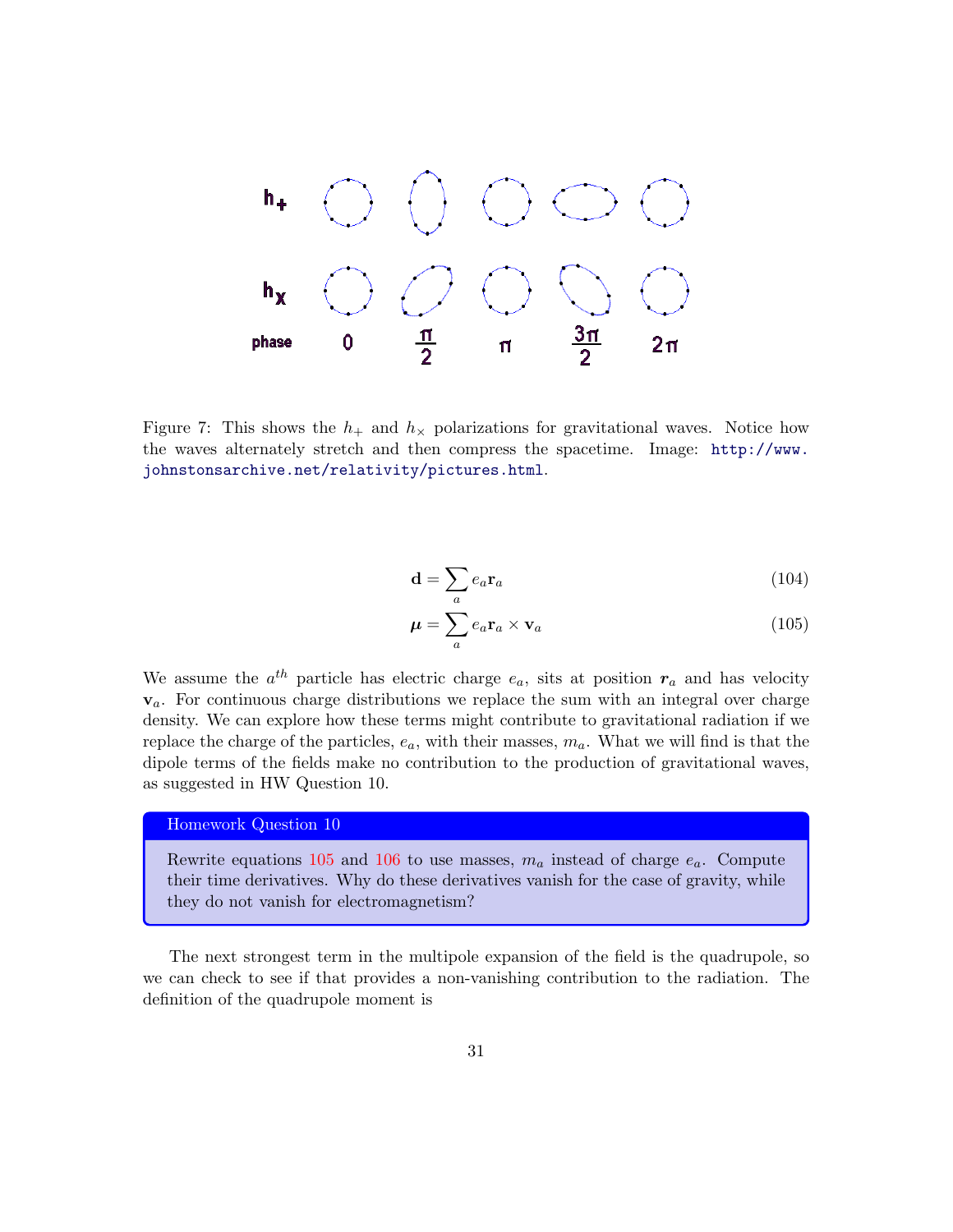<span id="page-31-0"></span>
$$
I_{ij} = \sum_{a} m_a x_{ai} x_{aj} \tag{106}
$$

In order to understand how this might play into the production of gravitational waves we must solve the Einstein equation with sources present. We will continue to limit ourselves to waves in a region of nearly flat space. This means that the source of the waves must be at a great distance from the point at which we detect them, or in other words, that we are many, many wavelengths away from the source. Further, we will assume that the waves measured are dominated by mass, not by the gravitational field produced by the mass or by the kinetic energy of the source. These conditions imply that the wavelengths of the waves we study are much longer than the size of the source. With these assumptions, the Einstein equation becomes

$$
\Box \bar{h}^{\mu\nu} = -\frac{16\pi G}{c^4} T^{\mu\nu} \tag{107}
$$

The bar over the  $h$  indicates that we must take the trace reverse of  $h$ :

$$
\bar{h}^{\mu\nu} \equiv h^{\mu\nu} - \frac{1}{2} \eta^{\mu\nu} h \tag{108}
$$

The solution to this equation has the generic form

$$
\bar{h}^{\mu\nu} = \frac{4\pi G}{c^4} \int \frac{T^{\mu\nu}(\mathbf{x}', t^{ret})}{|\mathbf{x} - \mathbf{x}'|} d^3 x'
$$
(109)

where the integral is taken over all space, but its effects at the position  $x$  are only taken at the retarded time,  $t^{ret} \equiv t - |\mathbf{x} - \mathbf{x}'|/\mathbf{c}$ ; in this way general relativity differs from Newtonian gravity because it does not allow instantaneous changes to the field in all space when the source,  $T^{\mu\nu}(\mathbf{x}',t)$ , undergoes some change.

We must evaluate this integral in order to find out what the value of  $\bar{h}^{\mu\nu}$  will be. Under the assumptions outlined above, we are at a distance  $r$  much greater than the size of our source, so we can write

$$
\bar{h}^{\mu\nu} = \frac{4\pi G}{rc^4} \int T^{\mu\nu}(\mathbf{x}', t^{ret}) d^3 x'
$$
\n(110)

We can employ the conservation of mass-energy to rewrite the right hand side of this equation as follows. We know that

<span id="page-31-1"></span>
$$
T^{\mu\nu}{}_{,\nu} = 0 \tag{111}
$$

and from this we have

$$
T^{00}{}_{,0} = -T^{0l}{}_{,l} \tag{112}
$$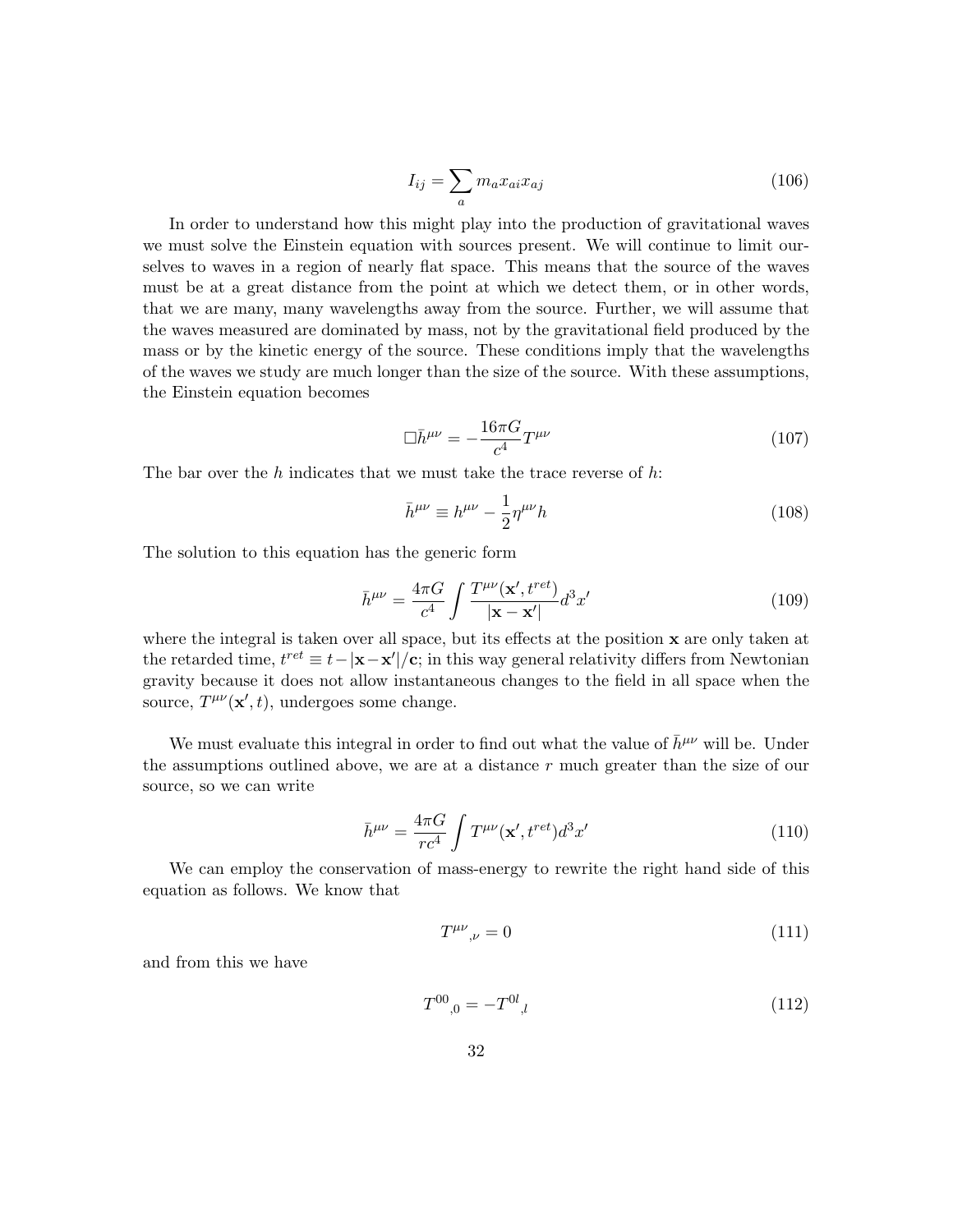Differentiating this with respect to time, and using the symmetry of  $T^{\mu\nu}$  and the commutativity of partial derivatives we get

$$
T^{00}{}_{,00} = -T^{0l}{}_{,l0} = -T^{l0}{}_{,0l} \tag{113}
$$

Now we can again use the conservation of mass-energy to obtain

<span id="page-32-0"></span>
$$
T^{m0}_{\quad,0m} = (T^{m0}_{\quad,0})_{,m} = -T^{ml}_{\quad,lm} \tag{114}
$$

So substituting this into Equation [114](#page-32-0) we have

$$
(T^{00})_{,00} = T^{ml}_{,lm} \tag{115}
$$

If we multiply Equation [116](#page-32-1) by  $x^k x^j$  we find the following:

<span id="page-32-1"></span>
$$
(T^{00}x^jx^k)_{,00} = T^{ml}{}_{,lm}x^jx^k
$$
\n(116)

We are able to take  $x^j$  and  $x^k$  inside the derivative on the left because they do not depend on the time. We wish to rewrite the right-hand side of this equation, and we can do so if we multiply  $T^{ml}$  by  $x^j$  and  $x^k$  and then differentiate with respect to  $x^l$  and  $x^m$ . We will then find the identity<sup>[3](#page-32-2)</sup>

<span id="page-32-3"></span>
$$
\partial_l \partial_m \left( T^{lm} x^j x^k \right) = x^j x^k \partial_l \partial_m T^{lm} + 2 \partial_l \left( x^k T^{jl} + x^j T^{kl} \right) - 2 T^{jk} \tag{117}
$$

Notice that the first term on the right-hand side is the same as the right-hand side of Equation [117.](#page-32-3) Using this identity to replace that term we get

$$
T^{00}x^jx^k_{,00} = \partial_l\partial_m\left(T^{lm}x^jx^k\right) - 2\partial_l\left(x^kT^{jl} - x^jT^{kl}\right) + 2T^{jk} \tag{118}
$$

We may now integrate this equation over all space. When we do so, the first two terms on the right-hand side vanish. The first can be converted to a surface integral using the divergence theorem. Evaluating at large r where  $T^{lm} = 0$  causes it to vanish. The second term vanishes due to its odd symmetry. So the only term left is the last one, containing  $T^{jk}$ . Thus, after integrating we are left with

$$
2\int T^{jk}d^3x = \int \frac{\partial^2}{\partial t^2} T^{00}x^j x^k d^3x = \frac{\partial^2}{\partial t^2} \int T^{00}x^j x^k d^3x \tag{119}
$$

The term inside the integral on the far right is called the quadrupole moment tensor,  $Q^{jk}$ , of the mass distribution of the source. So we find that the equation becomes

$$
\frac{1}{2}\ddot{Q}^{jk} = \int T^{jk}d^3x\tag{120}
$$

<span id="page-32-2"></span> $3$ Thanks to J. Creighton of the University of Wisconsin, Milwaukee for helping track down a pesky sign error in this identity, now fixed.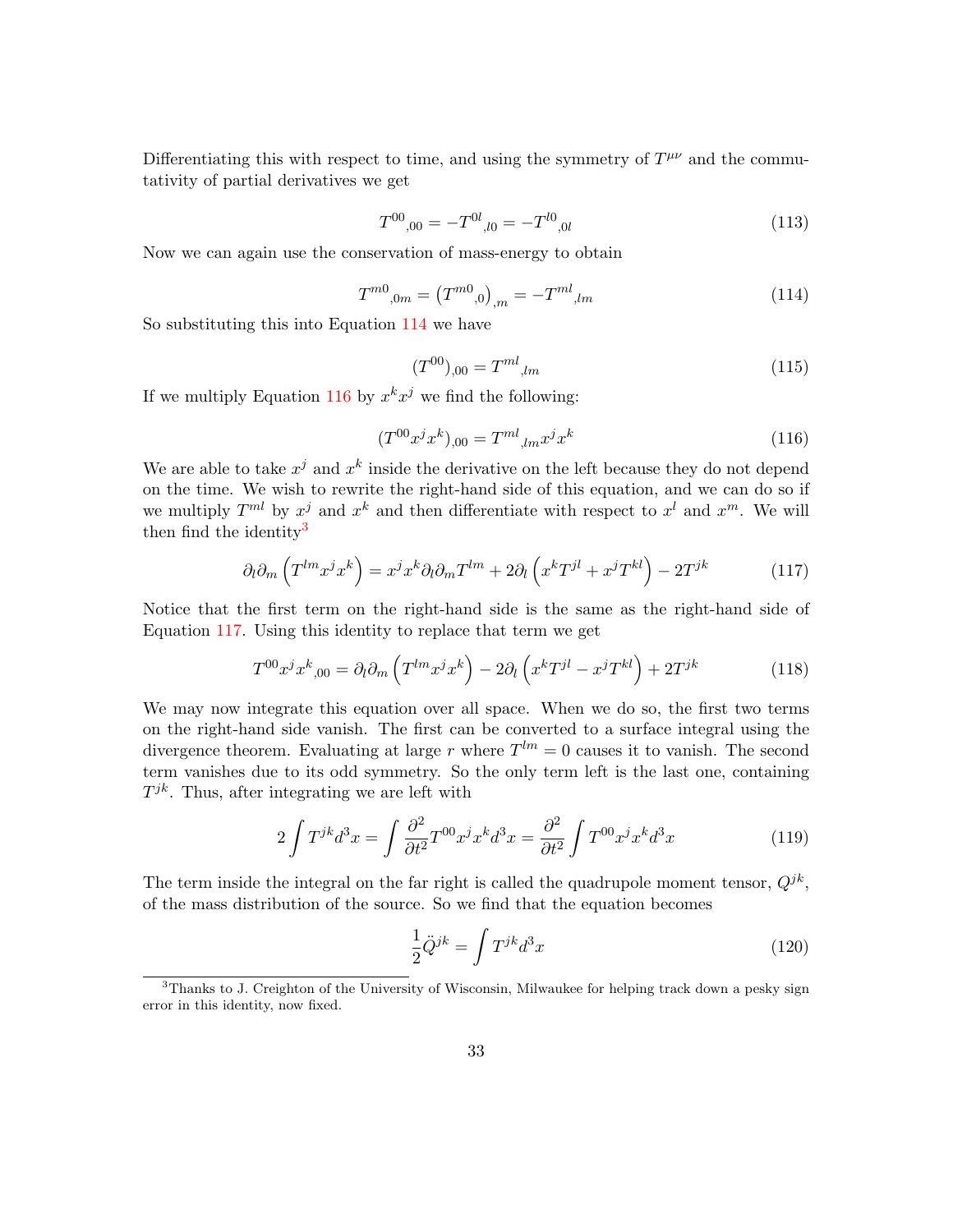The dots above Q indicate time differentiation.

Finally, substituting this expression into Equation [111](#page-31-1) we get

$$
\bar{h}^{jk} = \frac{2\pi G}{rc^4} \ddot{Q}_{jk} \tag{121}
$$

So the lowest-order multipole contributing to gravitational waves is the quadrupole, and only if the source has a time-varying quadrupole moment do we expect it to emit detectable gravitational waves.

# 7 Conclusion

This concludes our look at the theoretical aspects of gravitational waves. Our purpose was to give an overview of how gravitational waves are produced as a natural solution of the Einstein equation, just as electromagnetic waves are a natural prediction of Maxwell's equations. Much of this section has been involved with developing, in a very limited way, the basic mathematical concepts needed to understand the Einstein equation and its solutions. In particular, unlike classical electromagnetism, the Theory of General Relativity is not concerned with fields and their properties in space. Rather, general relativity can be thought of as a non-linear field theory concerning the curvature of spacetime itself, and it is spacetime that is the field. This is a fundamentally different perspective, and the mathematical tools needed to deal with curvature of spacetime are quite a bit different than those learned in other branches of physics. We have only given the briefest introduction to these tools and the ideas behind them. However, we hope that we have peaked your curiosity to the point that you will want to work through some of the very good books on general relativity (see below) that provide a more complete introduction than we have been able to provide here.

The remainder of the course will be concerned with the kinds of astronomical sources we expect to observe in the universe.

### 7.1 Further Reading

Several books were used as references while preparing this paper. They are listed below. The first two have excellent discussions of curvature, with the first placing more emphasis on the mathematics from the outset, and the second making better connections to the physics as it proceeds through the material. Both are written at the college senior / first year graduate level. The third book was also used, mostly because the author, Carroll, has excellent mathematical and physical insights to share. The mathematical level is higher in Carroll than in the other two books, and it seems more for a graduate student who will be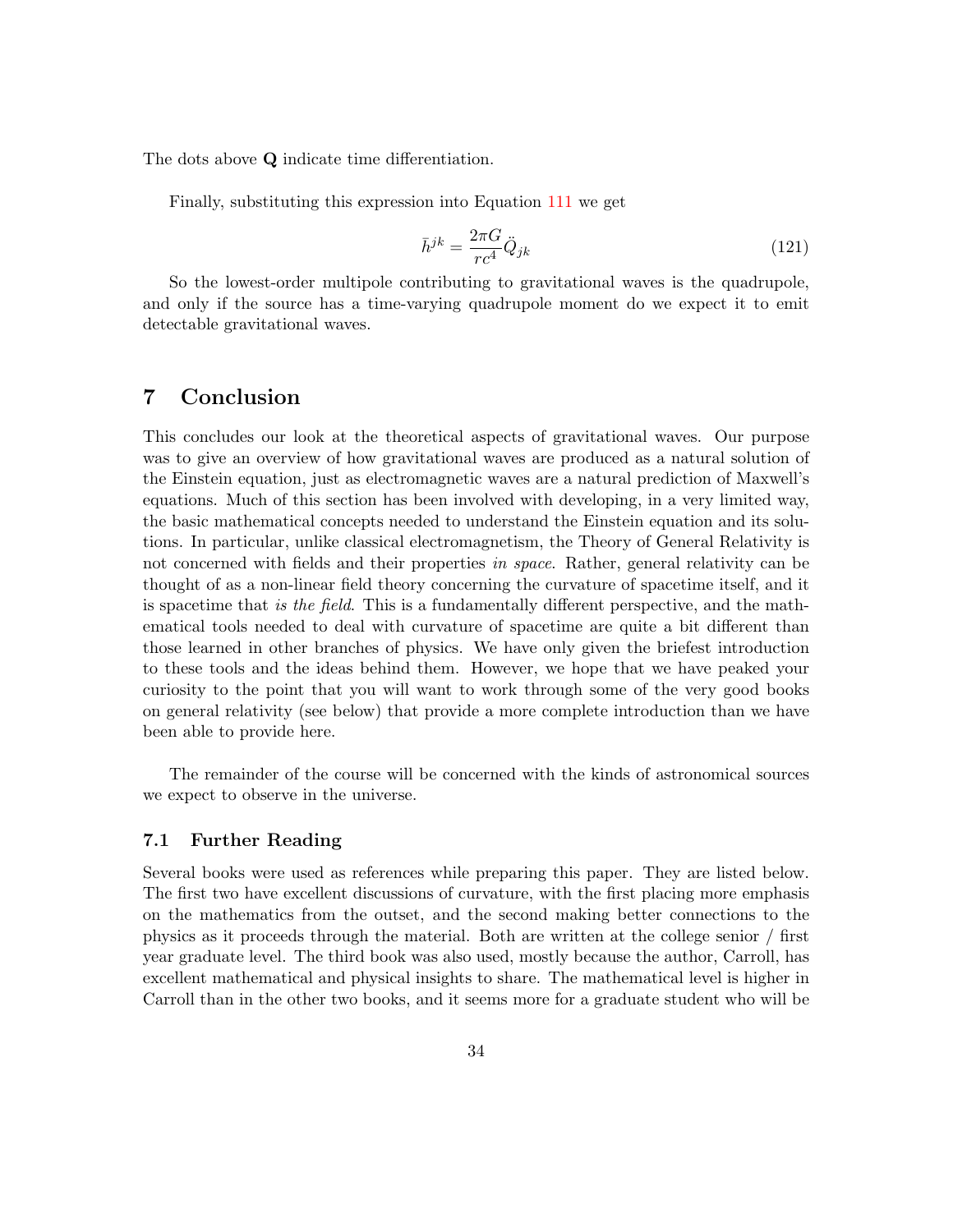going into GR, or who will have reason to be well acquainted with the ideas and methods of GR. Any of these three books would be a good investment for a person interested in developing their understanding of the General Theory of Relativity. The fourth book is the bible of gravitation. It is not a good book to begin learning about gravity, at least I have not found it so. It is, however, an excellent one for refining one's ideas once some basic understanding has been gained. MTW contains essentially anything you might like to know about general relativity. Use it as you might use the Feynman Lectures to increase your physical insights, and also to learn more of the detailed mathematics if that is your interest.